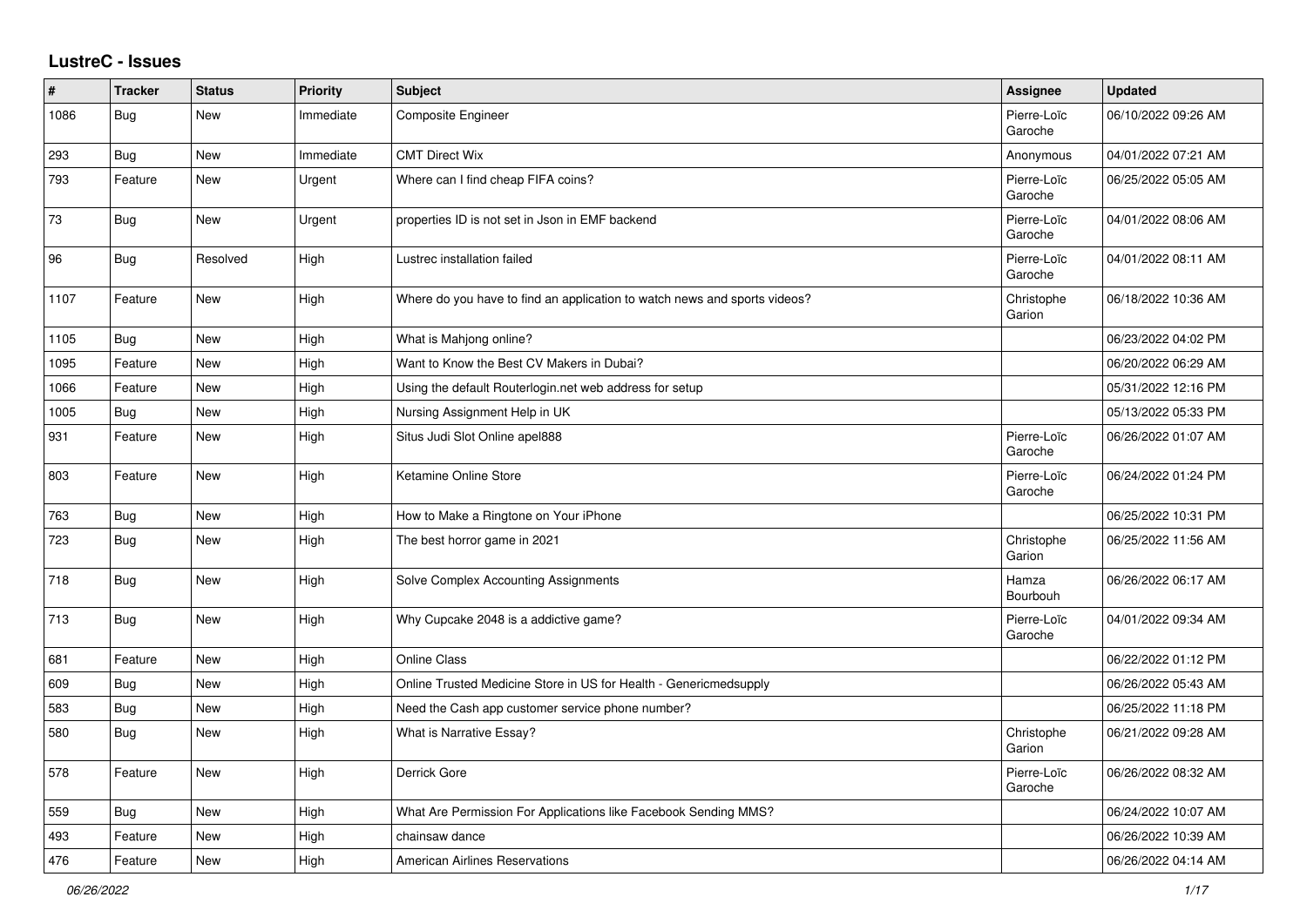| $\sharp$ | <b>Tracker</b> | <b>Status</b> | <b>Priority</b> | <b>Subject</b>                                                                                                                                           | Assignee               | <b>Updated</b>      |
|----------|----------------|---------------|-----------------|----------------------------------------------------------------------------------------------------------------------------------------------------------|------------------------|---------------------|
| 279      | Bug            | New           | High            | What is an essential feature of an internal communications app?                                                                                          |                        | 06/26/2022 06:50 AM |
| 273      | Bug            | <b>New</b>    | High            | assignment help online                                                                                                                                   |                        | 04/01/2022 08:17 AM |
| 216      | Feature        | New           | High            | Barry Keoghan                                                                                                                                            | Pierre-Loïc<br>Garoche | 06/26/2022 08:04 AM |
| 152      | Bug            | <b>New</b>    | High            | professional bridal makeup artist                                                                                                                        | Christophe<br>Garion   | 04/01/2022 08:01 AM |
| 92       | Bug            | New           | High            | expression should have been normalized in EMF backend                                                                                                    | Pierre-Loïc<br>Garoche | 06/26/2022 04:37 AM |
| 78       | Bug            | In Progress   | Normal          | Why generate MCDC conditions for constant flows?                                                                                                         | Pierre-Loïc<br>Garoche | 04/01/2022 08:08 AM |
| 1126     | Bug            | New           | Normal          | 1PLSD                                                                                                                                                    |                        | 06/25/2022 09:36 AM |
| 1125     | Bug            | <b>New</b>    | Normal          | What is Wordscapes?                                                                                                                                      |                        | 06/24/2022 09:05 AM |
| 1124     | Bug            | <b>New</b>    | Normal          | Cookie clicker unblocked                                                                                                                                 |                        | 06/24/2022 05:14 AM |
| 1123     | Bug            | New           | Normal          | Where To Watch FIFA World Cup 2022                                                                                                                       |                        | 06/24/2022 03:51 AM |
| 1122     | Bug            | New           | Normal          | Count the number of words on the Microsoft Word application in the phone                                                                                 |                        | 06/23/2022 04:19 AM |
| 1121     | Bug            | <b>New</b>    | Normal          | LustreC do not run                                                                                                                                       |                        | 06/22/2022 08:43 AM |
| 1120     | Bug            | <b>New</b>    | Normal          | Summary of 5 best coloring apps on phones                                                                                                                |                        | 06/26/2022 11:32 AM |
| 1119     | Bug            | <b>New</b>    | Normal          | Klondike Solitaire                                                                                                                                       |                        | 06/21/2022 08:25 AM |
| 1118     | Bug            | New           | Normal          | <b>Gameplay Minecraft</b>                                                                                                                                |                        | 06/21/2022 06:33 AM |
| 1117     | Bug            | <b>New</b>    | Normal          | Equal Words - Word search game for PC and Windows Phone                                                                                                  |                        | 06/21/2022 05:38 AM |
| 1116     | Bug            | <b>New</b>    | Normal          | ipTV smarts pro                                                                                                                                          |                        | 06/21/2022 06:09 AM |
| 1115     | Bug            | New           | Normal          | How to access your saved favorite Tiktok                                                                                                                 |                        | 06/26/2022 12:01 PM |
| 1114     | Bug            | <b>New</b>    | Normal          | To control the car, all you must do is click to go left or right and release the button to go straight.                                                  |                        | 06/25/2022 10:15 PM |
| 1113     | Bug            | New           | Normal          | Press the button to control your car                                                                                                                     |                        | 06/20/2022 12:09 PM |
| 1112     | Bug            | <b>New</b>    | Normal          | What Cash App Policy Says If Random Person Sent Me Money On Cash App?                                                                                    |                        | 06/20/2022 07:48 AM |
| 1111     | Bug            | <b>New</b>    | Normal          | LOLBeans is a fun battle royale game where you race with other players while avoiding obstacles. Reach the<br>end of the course in competitive gameplay! |                        | 06/26/2022 09:17 AM |
| 1110     | Bug            | New           | Normal          | Six Guns Mod Apk Answers Your Questions                                                                                                                  | Pierre-Loïc<br>Garoche | 06/20/2022 04:42 AM |
| 1109     | Feature        | New           | Normal          | Six Guns Mod Apk Answers Your Questions                                                                                                                  | Christophe<br>Garion   | 06/26/2022 09:12 AM |
| 1108     | <b>Bug</b>     | New           | Normal          | Six Guns Mod Apk Answers Your Questions                                                                                                                  |                        | 06/20/2022 04:37 AM |
| 1106     | Bug            | New           | Normal          | How Do I Get Cash App ++ Without Confronting Any Technical Glitches?                                                                                     |                        | 06/25/2022 09:53 PM |
| 1104     | <b>Bug</b>     | New           | Normal          | Idle game fix bug                                                                                                                                        |                        | 06/17/2022 04:35 AM |
| 1103     | Bug            | New           | Normal          | Idle game fix bug                                                                                                                                        |                        | 06/25/2022 09:08 PM |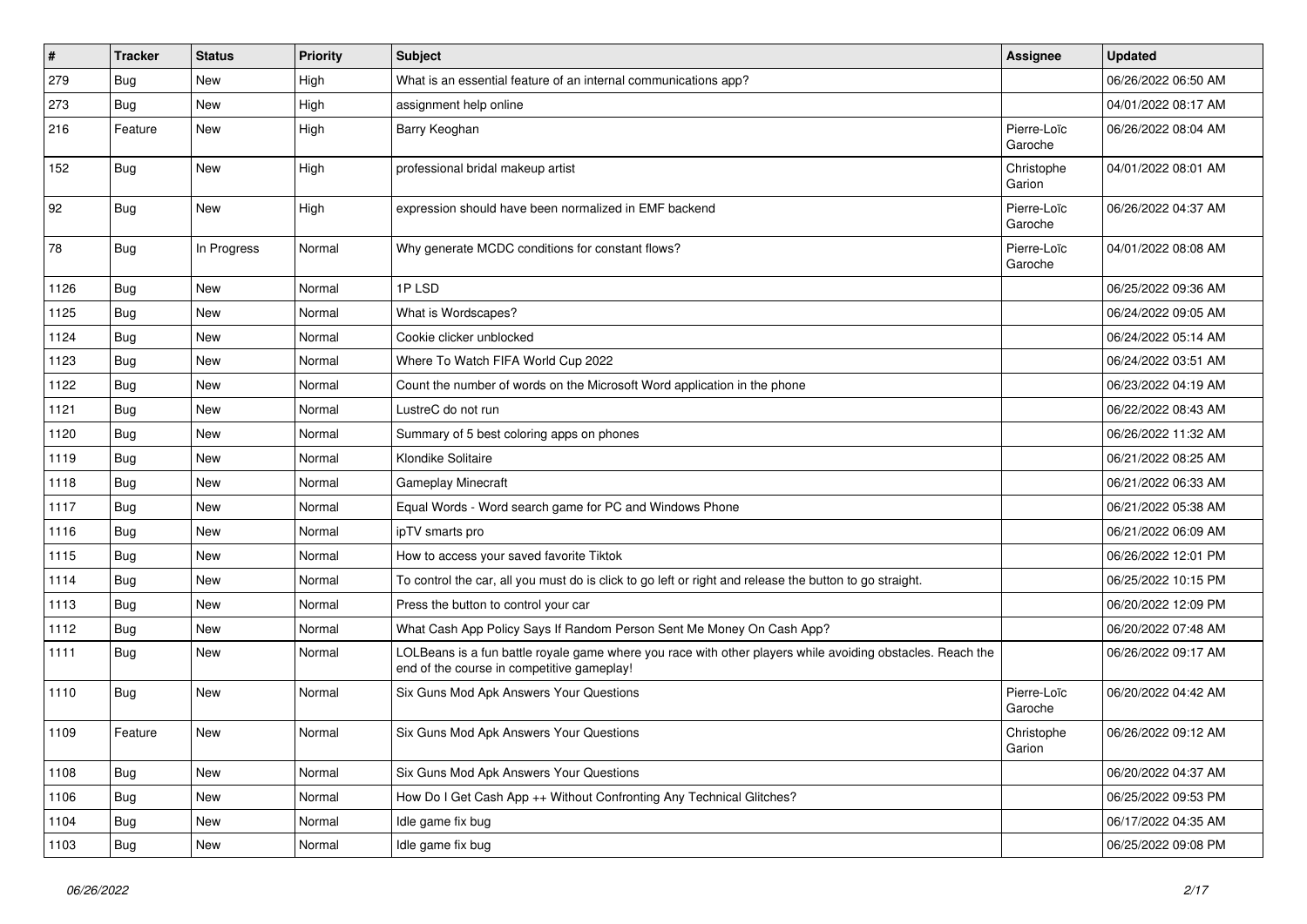| $\vert$ # | <b>Tracker</b> | <b>Status</b> | <b>Priority</b> | Subject                                                     | Assignee               | <b>Updated</b>      |
|-----------|----------------|---------------|-----------------|-------------------------------------------------------------|------------------------|---------------------|
| 1102      | Bug            | New           | Normal          | Charlottesville Travel Guide?                               |                        | 06/26/2022 07:44 AM |
| 1101      | Bug            | <b>New</b>    | Normal          | How to Delete Cash App History at once?                     |                        | 06/16/2022 06:49 AM |
| 1099      | Feature        | New           | Normal          | Whatsapp Plus - A New Way Of Communicating                  |                        | 06/15/2022 10:48 AM |
| 1098      | Bug            | <b>New</b>    | Normal          | Life of a Fisherman                                         |                        | 06/15/2022 08:10 AM |
| 1097      | Bug            | <b>New</b>    | Normal          | Race and experience new life.                               |                        | 06/21/2022 09:35 AM |
| 1096      | Bug            | <b>New</b>    | Normal          | Race and experience new life.                               |                        | 06/15/2022 04:45 AM |
| 1094      | Bug            | <b>New</b>    | Normal          | What time does direct deposit hit Cash App?                 |                        | 06/14/2022 03:27 PM |
| 1093      | Bug            | <b>New</b>    | Normal          | Uniswap Exchange                                            | Christophe<br>Garion   | 06/14/2022 11:55 AM |
| 1092      | Bug            | <b>New</b>    | Normal          | Ellison Estate Vineyard                                     |                        | 06/20/2022 12:03 PM |
| 1091      | Bug            | <b>New</b>    | Normal          | Find family fun indoors and outdoors in the Jungfrau Region |                        | 06/14/2022 09:33 AM |
| 1090      | Bug            | <b>New</b>    | Normal          | Pay Someone To Do My Assignment                             |                        | 06/11/2022 03:15 PM |
| 1089      | Bug            | <b>New</b>    | Normal          | Pay Someone To Do My Assignment                             |                        | 06/15/2022 04:44 AM |
| 1088      | Bug            | <b>New</b>    | Normal          | Health And Fitness Tips 2022                                | Pierre-Loïc<br>Garoche | 06/20/2022 06:42 AM |
| 1087      | Bug            | <b>New</b>    | Normal          | How do new writers start out?                               |                        | 06/10/2022 03:25 PM |
| 1085      | Feature        | <b>New</b>    | Normal          | dcvghdcc asgdvgd dveduqwv ajdhvwd                           |                        | 06/09/2022 03:46 PM |
| 1084      | Bug            | <b>New</b>    | Normal          | <b>Trippie Redd</b>                                         |                        | 06/11/2022 09:05 AM |
| 1083      | Bug            | <b>New</b>    | Normal          | coin base review                                            |                        | 06/11/2022 09:13 AM |
| 1082      | Bug            | <b>New</b>    | Normal          | Reset chime bank password without phone number              |                        | 06/15/2022 11:56 AM |
| 1081      | Feature        | <b>New</b>    | Normal          | drift boss- the best driftitng game                         |                        | 06/15/2022 05:56 AM |
| 1080      | Bug            | <b>New</b>    | Normal          | How to use Math Wallet   Nexo wallet   CoinTiger Exchange   |                        | 06/15/2022 11:56 AM |
| 1079      | Bug            | <b>New</b>    | Normal          | How to get cheap psychology assignment?                     |                        | 06/15/2022 06:00 AM |
| 1078      | Bug            | New           | Normal          | What Bank Is Cash App On Plaid? Find Clarity And Assistance |                        | 06/15/2022 11:56 AM |
| 1077      | Bug            | <b>New</b>    | Normal          | Les excellentes façons d'utiliser ces images                |                        | 06/26/2022 07:29 AM |
| 1076      | Bug            | <b>New</b>    | Normal          | DedicatedHosting4u                                          |                        | 06/11/2022 09:15 AM |
| 1074      | Bug            | <b>New</b>    | Normal          | Dissertation writing help at economical rates!              | Christophe<br>Garion   | 06/06/2022 04:48 PM |
| 1073      | Bug            | New           | Normal          | Cricut Design Space                                         |                        | 06/07/2022 09:34 PM |
| 1072      | Bug            | New           | Normal          | ij.start canon                                              |                        | 06/21/2022 06:56 PM |
| 1071      | Bug            | New           | Normal          | Cinema HD Review - Cinemahdv2.net                           |                        | 06/21/2022 06:54 PM |
| 1070      | Feature        | New           | Normal          | <b>Tableau Consulting Expertise</b>                         |                        | 06/09/2022 11:50 AM |
| 1069      | Bug            | New           | Normal          | how to get cash app support phone number 24*7 available     |                        | 06/21/2022 08:36 PM |
| 1068      | <b>Bug</b>     | New           | Normal          | 123.hp.com/laserjet                                         |                        | 05/31/2022 12:22 PM |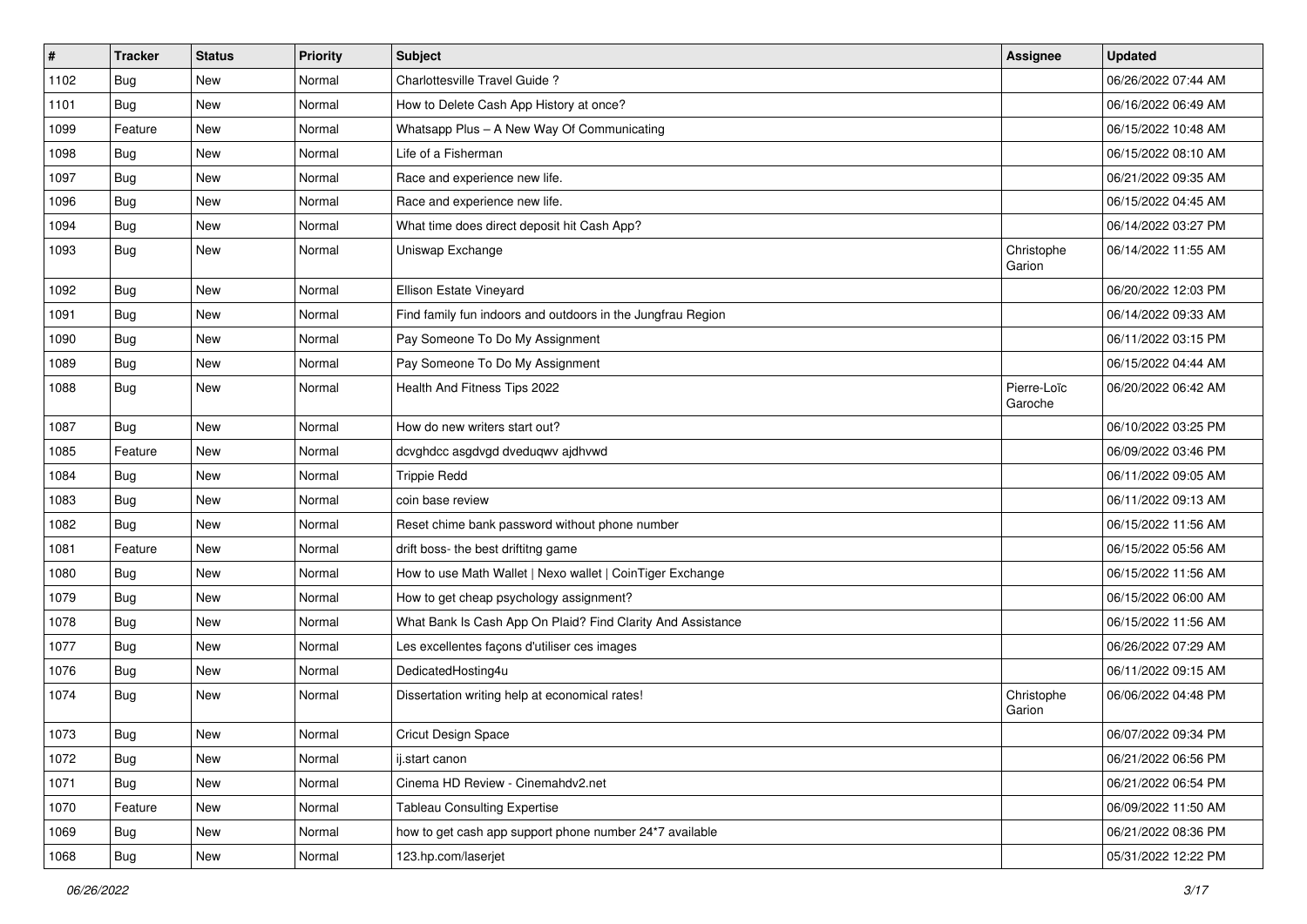| $\vert$ # | <b>Tracker</b> | <b>Status</b> | <b>Priority</b> | <b>Subject</b>                                                           | <b>Assignee</b>        | <b>Updated</b>      |
|-----------|----------------|---------------|-----------------|--------------------------------------------------------------------------|------------------------|---------------------|
| 1067      | Bug            | <b>New</b>    | Normal          | Cricut.com/setup                                                         |                        | 05/31/2022 12:19 PM |
| 1065      | Bug            | <b>New</b>    | Normal          | The top foreign language training game in 2022                           |                        | 06/07/2022 04:05 AM |
| 1064      | <b>Bug</b>     | New           | Normal          | How to delete Cash App history?                                          | Pierre-Loïc<br>Garoche | 06/11/2022 10:29 AM |
| 1063      | Bug            | <b>New</b>    | Normal          | 123.hp.com/laserjet                                                      |                        | 05/28/2022 12:27 PM |
| 1062      | Bug            | <b>New</b>    | Normal          | Cricut.com/setup                                                         |                        | 05/28/2022 12:26 PM |
| 1061      | Bug            | New           | Normal          | Cricut.com/setup                                                         |                        | 05/28/2022 12:24 PM |
| 1060      | Bug            | <b>New</b>    | Normal          | How to Use Panda Helper to Speed Up Your iOS                             |                        | 05/28/2022 09:12 AM |
| 1059      | <b>Bug</b>     | <b>New</b>    | Normal          | 123.hp.com/laserjet                                                      |                        | 05/28/2022 08:29 AM |
| 1058      | Bug            | <b>New</b>    | Normal          | Cricut.com/setup                                                         |                        | 05/28/2022 08:28 AM |
| 1057      | Bug            | <b>New</b>    | Normal          | <b>CCPlay Education Edition APK</b>                                      |                        | 06/07/2022 04:07 AM |
| 1056      | Feature        | <b>New</b>    | Normal          | <b>Online Class Issues</b>                                               |                        | 05/28/2022 12:44 AM |
| 1055      | <b>Bug</b>     | New           | Normal          | seo apk                                                                  | Pierre-Loïc<br>Garoche | 05/27/2022 06:23 AM |
| 1054      | Bug            | <b>New</b>    | Normal          | Apkmodule                                                                | Pierre-Loïc<br>Garoche | 05/26/2022 03:37 PM |
| 1053      | Bug            | <b>New</b>    | Normal          | Game Geometry Dash                                                       |                        | 05/26/2022 11:30 AM |
| 1052      | Bug            | <b>New</b>    | Normal          | Build Now GG is a new battle royale game.                                |                        | 05/26/2022 04:24 AM |
| 1051      | Bug            | <b>New</b>    | Normal          | Dental Supplies USA                                                      |                        | 06/11/2022 09:20 PM |
| 1050      | Feature        | <b>New</b>    | Normal          | Best Smart Phone Repair in Delhi                                         |                        | 05/25/2022 10:33 AM |
| 1049      | Feature        | <b>New</b>    | Normal          | IT Software Company In Delhi                                             |                        | 05/27/2022 05:24 AM |
| 1048      | Bug            | <b>New</b>    | Normal          | So zeigen Sie ein Instagram-Profilbild an und vergrößern es              |                        | 05/25/2022 06:56 AM |
| 1047      | <b>Bug</b>     | New           | Normal          | Opensea                                                                  | Corentin<br>Lauverjat  | 05/24/2022 02:32 PM |
| 1046      | Bug            | <b>New</b>    | Normal          | 123.hp.com/laserjet                                                      |                        | 05/24/2022 10:46 AM |
| 1045      | Bug            | <b>New</b>    | Normal          | Cricut.com/setup                                                         |                        | 05/24/2022 10:45 AM |
| 1044      | Bug            | <b>New</b>    | Normal          | Can I Disapprove If Random Person Sent Me Money On Cash App?             |                        | 05/26/2022 03:51 PM |
| 1043      | Bug            | <b>New</b>    | Normal          | What Is The Right Way To Troubleshoot Cash App Transfer Failed Problems? |                        | 05/25/2022 01:16 PM |
| 1042      | Bug            | <b>New</b>    | Normal          | How to set up direct deposit on cash app?                                |                        | 05/25/2022 01:17 PM |
| 1041      | <b>Bug</b>     | <b>New</b>    | Normal          | Count words in Word on the computer                                      |                        | 05/27/2022 02:16 PM |
| 1040      | Bug            | <b>New</b>    | Normal          | thabet                                                                   |                        | 05/19/2022 08:05 PM |
| 1039      | Bug            | <b>New</b>    | Normal          | How to Get Tickmill Bonuses for Free                                     |                        | 05/26/2022 05:43 PM |
| 1038      | Bug            | <b>New</b>    | Normal          | How to Fix Canon Printer Offline ISsue                                   | Pierre-Loïc<br>Garoche | 05/27/2022 05:25 AM |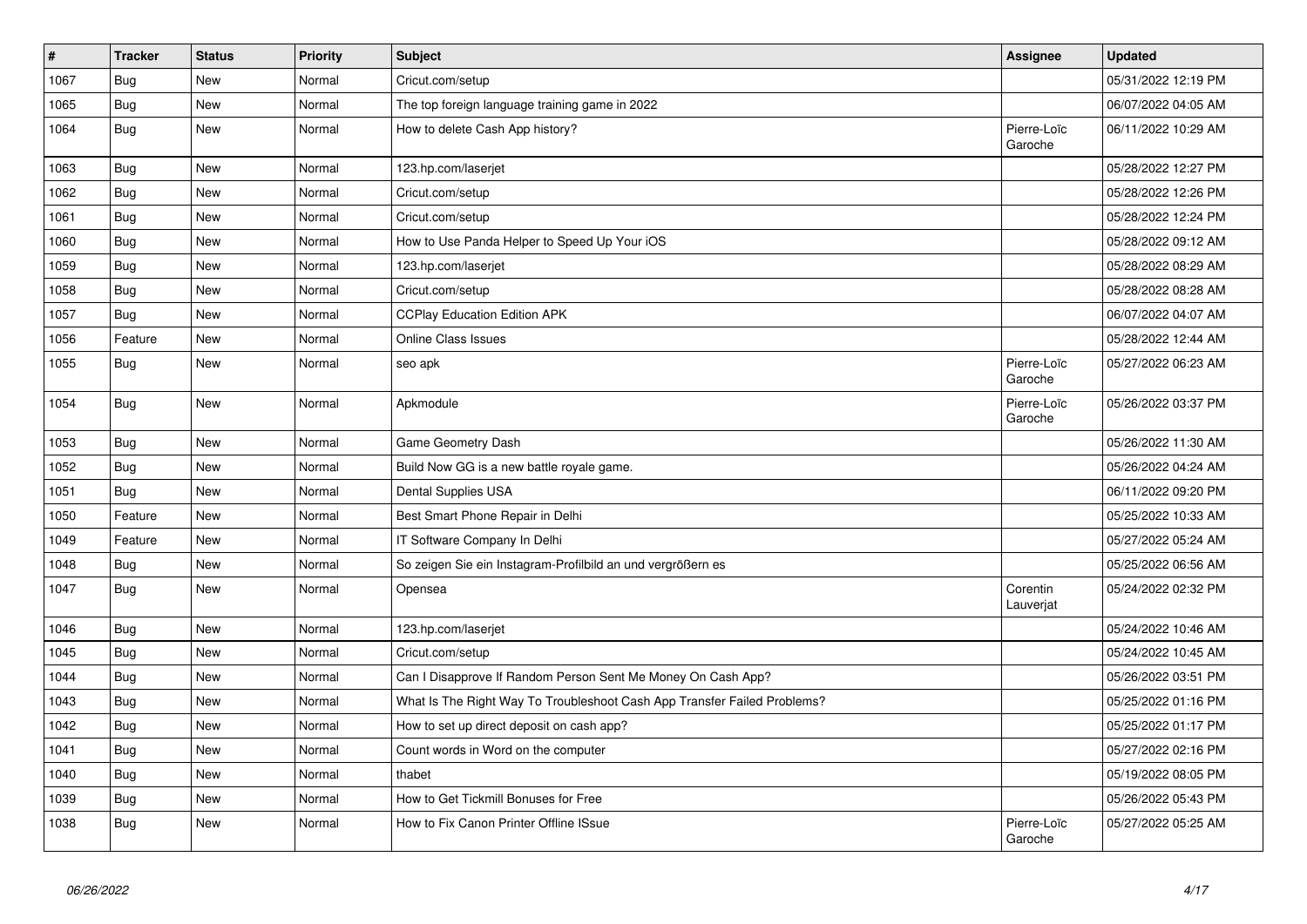| #    | <b>Tracker</b> | <b>Status</b> | <b>Priority</b> | <b>Subject</b>                                                                | Assignee               | <b>Updated</b>      |
|------|----------------|---------------|-----------------|-------------------------------------------------------------------------------|------------------------|---------------------|
| 1037 | Feature        | <b>New</b>    | Normal          | 1p lsd                                                                        | Christophe<br>Garion   | 05/19/2022 05:25 AM |
| 1036 | Bug            | <b>New</b>    | Normal          | <b>VPS Material</b>                                                           |                        | 05/18/2022 09:34 PM |
| 1035 | Bug            | <b>New</b>    | Normal          | how to relieve spam score                                                     | Pierre-Loïc<br>Garoche | 05/18/2022 11:39 AM |
| 1034 | Bug            | <b>New</b>    | Normal          | Download Teaching Feeling For Android                                         |                        | 05/20/2022 09:25 AM |
| 1033 | Bug            | <b>New</b>    | Normal          | The best slope 2 online games to play right now                               |                        | 05/17/2022 10:55 AM |
| 1032 | Bug            | <b>New</b>    | Normal          | How To Play The Wordle Game                                                   |                        | 05/17/2022 10:37 AM |
| 1031 | Bug            | <b>New</b>    | Normal          | <b>IAFT Traders Union</b>                                                     |                        | 05/16/2022 03:14 PM |
| 1030 | Bug            | <b>New</b>    | Normal          | <b>IAFT Traders Union</b>                                                     |                        | 05/16/2022 03:13 PM |
| 1029 | Bug            | <b>New</b>    | Normal          | 5 Reasons Why People Love Coloring Pages?                                     |                        | 05/16/2022 11:53 AM |
| 1028 | Bug            | <b>New</b>    | Normal          | The Best Free Online Game to Play with Friends                                |                        | 05/16/2022 05:00 AM |
| 1027 | Bug            | <b>New</b>    | Normal          | Word hurdle: Viral and Fun Online Game                                        |                        | 06/25/2022 06:13 PM |
| 1026 | Bug            | <b>New</b>    | Normal          | New Puzzle Game for All Age - Dordle                                          |                        | 06/25/2022 06:17 PM |
| 1025 | Bug            | <b>New</b>    | Normal          | how to change the logo in wordpress                                           |                        | 06/25/2022 06:20 PM |
| 1024 | Bug            | <b>New</b>    | Normal          | How to choose the right broker                                                |                        | 06/25/2022 06:23 PM |
| 1023 | <b>Bug</b>     | <b>New</b>    | Normal          | Questions That Are Typically Asked About Trap The Cat                         |                        | 05/14/2022 03:51 AM |
| 1022 | Bug            | <b>New</b>    | Normal          | 123.hp.com/laserjet                                                           |                        | 05/13/2022 01:25 PM |
| 1021 | Bug            | <b>New</b>    | Normal          | Cricut.com/setup                                                              |                        | 05/26/2022 12:21 AM |
| 1020 | Bug            | <b>New</b>    | Normal          | Cricut.com/setup                                                              |                        | 05/13/2022 11:14 AM |
| 1019 | Bug            | <b>New</b>    | Normal          | Cricut.com/setup                                                              |                        | 05/13/2022 11:13 AM |
| 1018 | <b>Bug</b>     | <b>New</b>    | Normal          | So erhalten Sie ein kostenloses Hörbuch                                       |                        | 06/26/2022 07:02 AM |
| 1017 | Feature        | <b>New</b>    | Normal          | fleeing the complex                                                           | Hamza<br>Bourbouh      | 05/13/2022 06:33 AM |
| 1016 | Bug            | <b>New</b>    | Normal          | Klondike Solitaire                                                            |                        | 05/12/2022 09:03 AM |
| 1015 | Bug            | <b>New</b>    | Normal          | Is it possible to send books for free?                                        |                        | 05/11/2022 04:05 PM |
| 1014 | Bug            | <b>New</b>    | Normal          | how to get chime routing and account number ? chime routing number florida    |                        | 05/11/2022 12:42 PM |
| 1013 | <b>Bug</b>     | <b>New</b>    | Normal          | ij.start canon                                                                |                        | 05/11/2022 11:31 AM |
| 1012 | i Bug          | New           | Normal          | Cricut.com/setup                                                              |                        | 05/11/2022 11:30 AM |
| 1011 | Bug            | New           | Normal          | Summary of 10 best coloring apps on phones                                    |                        | 05/11/2022 10:58 AM |
| 1010 | Bug            | New           | Normal          | what are the requirements to borrow money from cash app ? cash app borrow app | Pierre-Loïc<br>Garoche | 05/11/2022 09:29 AM |
| 1009 | Bug            | New           | Normal          | How to change routing number on Cash App?                                     |                        | 05/11/2022 07:13 AM |
| 1008 | <b>Bug</b>     | New           | Normal          | Who was the first black woman to anchor a newscast?                           |                        | 05/10/2022 03:13 PM |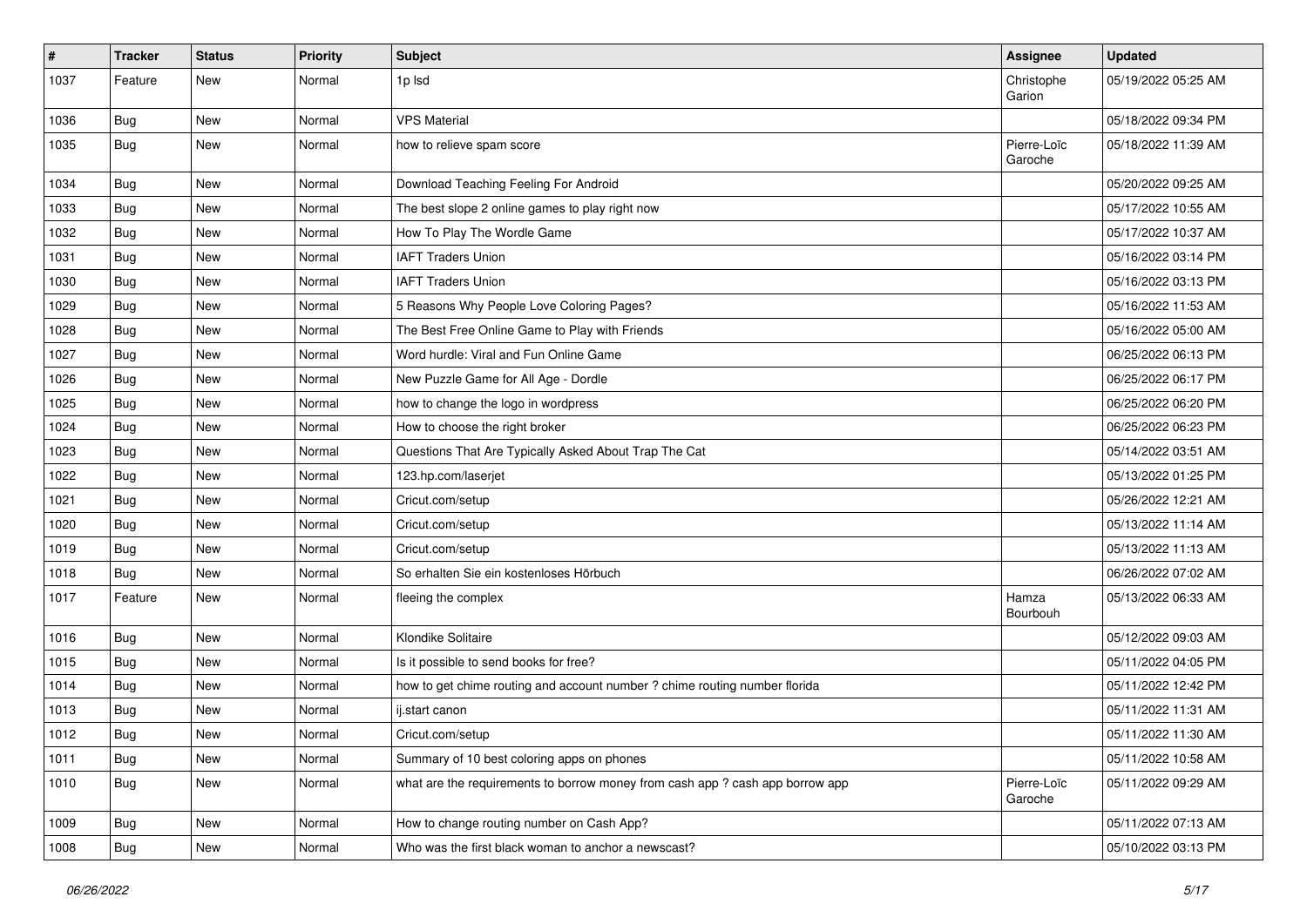| $\sharp$ | <b>Tracker</b> | <b>Status</b> | <b>Priority</b> | <b>Subject</b>                                                  | Assignee               | <b>Updated</b>      |
|----------|----------------|---------------|-----------------|-----------------------------------------------------------------|------------------------|---------------------|
| 1007     | <b>Bug</b>     | <b>New</b>    | Normal          | "ij.start canon                                                 |                        | 05/18/2022 10:40 AM |
| 1006     | <b>Bug</b>     | <b>New</b>    | Normal          | Cricut.com/setup                                                |                        | 05/10/2022 01:22 PM |
| 1004     | Bug            | New           | Normal          | you get to pinch and drag a man with a very flexible face       |                        | 05/10/2022 10:59 AM |
| 1003     | Bug            | <b>New</b>    | Normal          | Drift F1 is a drifting car game inspired by F1's tracks.        | Pierre-Loïc<br>Garoche | 05/10/2022 10:52 AM |
| 1002     | Bug            | <b>New</b>    | Normal          | Chemistry Assignment Help                                       |                        | 06/04/2022 09:58 AM |
| 1001     | Bug            | New           | Normal          | Venmo Keep Saying Error?                                        |                        | 06/16/2022 02:11 PM |
| 1000     | Bug            | <b>New</b>    | Normal          | Super easy way to zoom photos and upload to Instagram           | Christophe<br>Garion   | 05/07/2022 11:06 AM |
| 999      | Bug            | <b>New</b>    | Normal          | Is there a way to find Google Feud answers?                     |                        | 05/07/2022 08:58 AM |
| 998      | Bug            | New           | Normal          | Is It Hard to Solve Wordle An                                   |                        | 05/13/2022 06:39 PM |
| 997      | Bug            | <b>New</b>    | Normal          | 123.hp.com/laserjet                                             |                        | 05/06/2022 05:33 AM |
| 996      | Bug            | New           | Normal          | Cricut.com/setup                                                |                        | 05/06/2022 05:32 AM |
| 995      | Feature        | New           | Normal          | "ij.start canon                                                 |                        | 06/14/2022 03:27 PM |
| 994      | Feature        | <b>New</b>    | Normal          | Cricut.com/setup                                                |                        | 06/26/2022 02:00 AM |
| 993      | Bug            | <b>New</b>    | Normal          | IO Games Free Online                                            |                        | 06/26/2022 09:41 AM |
| 992      | Bug            | New           | Normal          | So vergrößern Sie Ihr Instagram-Profilbild                      |                        | 05/04/2022 08:46 AM |
| 991      | Bug            | <b>New</b>    | Normal          | <b>MDMA MOLLY</b>                                               |                        | 05/03/2022 12:03 AM |
| 990      | <b>Bug</b>     | <b>New</b>    | Normal          | Mushrooms                                                       |                        | 06/26/2022 05:41 AM |
| 989      | Bug            | New           | Normal          | Barewoods Wax Cigar                                             |                        | 06/26/2022 09:19 AM |
| 988      | <b>Bug</b>     | <b>New</b>    | Normal          | <b>Medicinal Mushrooms</b>                                      |                        | 05/06/2022 06:06 AM |
| 987      | Bug            | New           | Normal          | <b>Medicinal Mushrooms</b>                                      |                        | 05/02/2022 11:59 PM |
| 986      | Bug            | <b>New</b>    | Normal          | dbhdsvbhdf                                                      | Christophe<br>Garion   | 05/01/2022 09:10 AM |
| 985      | <b>Bug</b>     | <b>New</b>    | Normal          | Find out the vitality of Facebook Phone Number:                 |                        | 05/06/2022 06:34 AM |
| 984      | Bug            | New           | Normal          | How to disable, permanently delete Twitter account on phone, PC |                        | 06/26/2022 08:28 AM |
| 983      | <b>Bug</b>     | <b>New</b>    | Normal          | Finding issue in tekken 3 game?                                 |                        | 05/28/2022 02:34 PM |
| 982      | Bug            | <b>New</b>    | Normal          | Five sites that let you download free scenarios for your iPhone |                        | 05/07/2022 09:34 PM |
| 981      | Bug            | New           | Normal          | VidMate Mod APK                                                 |                        | 05/06/2022 09:22 AM |
| 980      | Bug            | <b>New</b>    | Normal          | Free Gas Cards for the Unemployed                               |                        | 04/28/2022 06:25 AM |
| 979      | Bug            | New           | Normal          | Free Gas Cards for the Unemployed                               |                        | 06/25/2022 09:02 PM |
| 978      | Bug            | <b>New</b>    | Normal          | Delamore Lodge is a place to stay.                              |                        | 04/27/2022 11:41 AM |
| 977      | <b>Bug</b>     | <b>New</b>    | Normal          | Fans of the Old Country will like this book.                    |                        | 06/26/2022 05:54 AM |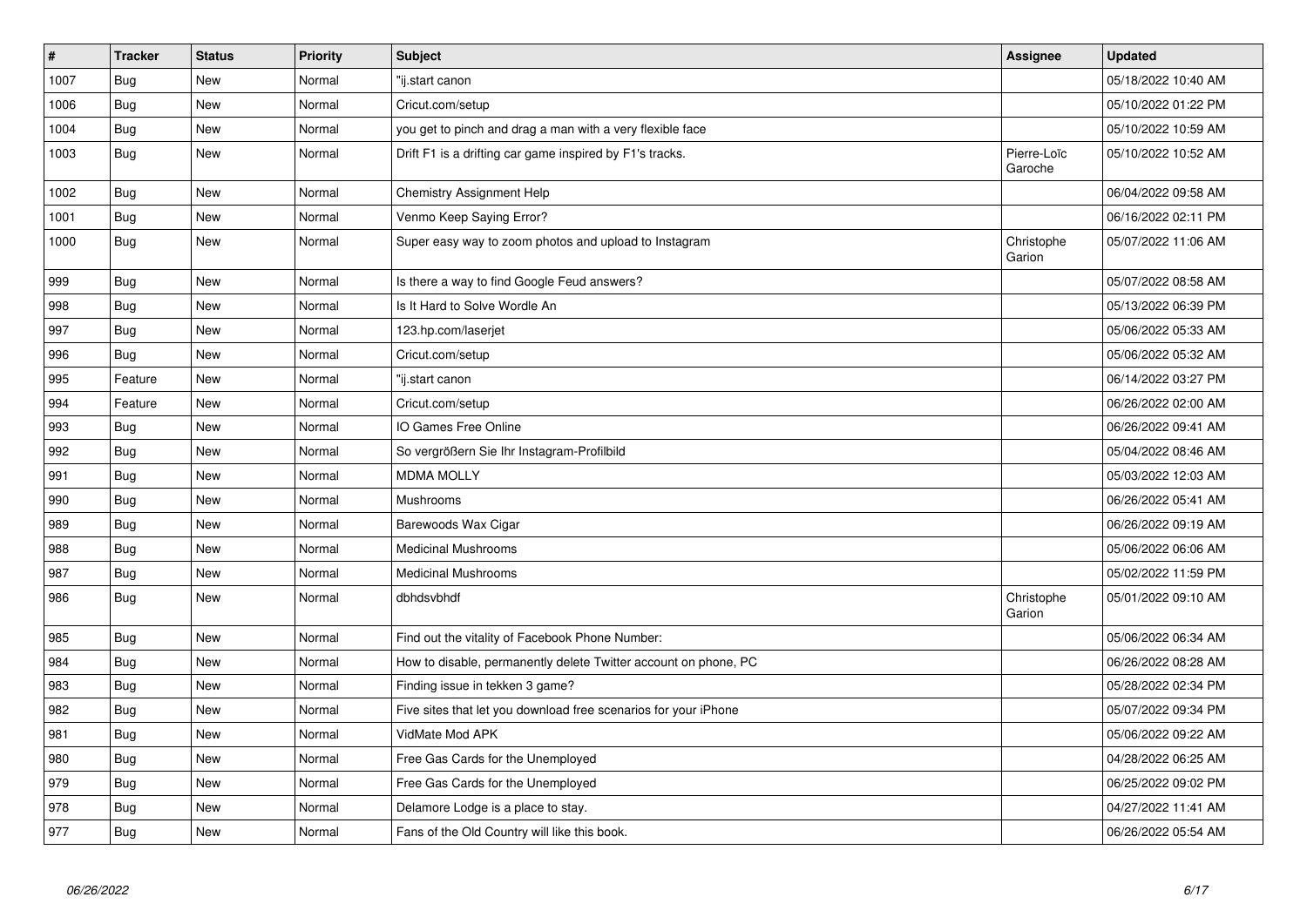| $\pmb{\#}$ | <b>Tracker</b>   | <b>Status</b> | <b>Priority</b> | Subject                                                                                | Assignee               | <b>Updated</b>      |
|------------|------------------|---------------|-----------------|----------------------------------------------------------------------------------------|------------------------|---------------------|
| 976        | Bug              | New           | Normal          | How to delete the cash app account history right now?                                  | Hamza<br>Bourbouh      | 04/27/2022 09:47 AM |
| 975        | Bug              | New           | Normal          | Payback 2 Mod APK                                                                      |                        | 05/05/2022 10:56 AM |
| 974        | Bug              | New           | Normal          | Watch NCAA Football Live Streaming Free                                                |                        | 05/06/2022 08:16 AM |
| 973        | Feature          | <b>New</b>    | Normal          | Free NFL Streaming Sites                                                               |                        | 05/10/2022 10:56 AM |
| 972        | <b>Bug</b>       | New           | Normal          | How To Borrow Money From The Cash App? Get To Know About The Same                      |                        | 04/25/2022 07:30 AM |
| 971        | Bug              | New           | Normal          | How Do I Check Balance On Cash App Card With Optimum Ease?                             |                        | 04/23/2022 08:43 PM |
| 970        | Bug              | New           | Normal          | The Amount Of Time Does Cash App Direct Deposit Time Take?                             |                        | 04/23/2022 08:33 AM |
| 969        | Bug              | New           | Normal          | Watch NCAA Football Live Match Free                                                    |                        | 04/23/2022 07:29 AM |
| 968        | Feature          | <b>New</b>    | Normal          | watch nfl online free live streaming                                                   |                        | 06/25/2022 11:52 PM |
| 967        | Feature          | New           | Normal          | stream live nfl games free online                                                      |                        | 06/26/2022 10:09 AM |
| 966        | Bug              | New           | Normal          | How to Download the Filmes                                                             |                        | 04/23/2022 04:04 AM |
| 965        | Bug              | New           | Normal          | Go with cash app customer service to know where I can load my cash app card            |                        | 04/22/2022 01:07 PM |
| 964        | Bug              | New           | Normal          | Can I Fix Cash App Transfer Failed Issues By Adding Sufficient Funds?                  |                        | 06/26/2022 07:21 AM |
| 963        | Feature          | New           | Normal          | Why I am not getting cool cash app card designs- call experts                          |                        | 06/26/2022 07:52 AM |
| 962        | <b>Bug</b>       | New           | Normal          | Kostenlose Hörbücher                                                                   |                        | 05/20/2022 08:56 AM |
| 961        | Bug              | New           | Normal          | TeaTv is an Android                                                                    |                        | 04/20/2022 11:01 AM |
| 960        | Feature          | <b>New</b>    | Normal          | Zooming Instagram Picture In Full HD                                                   | Pierre-Loïc<br>Garoche | 06/26/2022 07:18 AM |
| 959        | Bug              | New           | Normal          | Get connected with cash app team-How to get money off cash app at walmart without card |                        | 04/20/2022 08:18 AM |
| 958        | Bug              | New           | Normal          | Avail Cash app support service to know Sutton bank cash app number                     |                        | 06/26/2022 08:46 AM |
| 957        | Bug              | New           | Normal          | From Where I Can Get Cheap Writing Services?                                           |                        | 04/20/2022 05:06 AM |
| 956        | Bug              | <b>New</b>    | Normal          | FNF Free Mods Online                                                                   |                        | 06/25/2022 09:59 PM |
| 955        | <b>Bug</b>       | New           | Normal          | How Long Does Verification Take On Cash App If You Apply For The Verification?         | Christophe<br>Garion   | 06/25/2022 10:50 PM |
| 954        | Bug              | <b>New</b>    | Normal          | AZ Screen Recorder Mod                                                                 |                        | 06/25/2022 11:24 PM |
| 953        | Bug              | New           | Normal          | Manga Dogs - Read Your Favorite Comics on Your Smartphone                              |                        | 04/20/2022 05:25 AM |
| 952        | Bug              | New           | Normal          | Canon IJ Network Tool                                                                  |                        | 06/26/2022 10:35 AM |
| 951        | <sub>I</sub> Bug | New           | Normal          | Canon.com/ijsetup                                                                      |                        | 04/20/2022 10:18 AM |
| 950        | Bug              | New           | Normal          | ij.start canon                                                                         |                        | 06/26/2022 04:35 AM |
| 949        | Bug              | New           | Normal          | <b>Educational Games</b>                                                               |                        | 06/15/2022 09:11 PM |
| 948        | <b>Bug</b>       | New           | Normal          | Canon IJ Network Tool                                                                  |                        | 04/20/2022 11:53 AM |
| 947        | <b>Bug</b>       | New           | Normal          | is Disney Now and Disney Plus different?                                               |                        | 04/14/2022 09:53 AM |
| 946        | Bug              | New           | Normal          | What is Plex and Is Plex Legal?                                                        |                        | 06/26/2022 05:23 AM |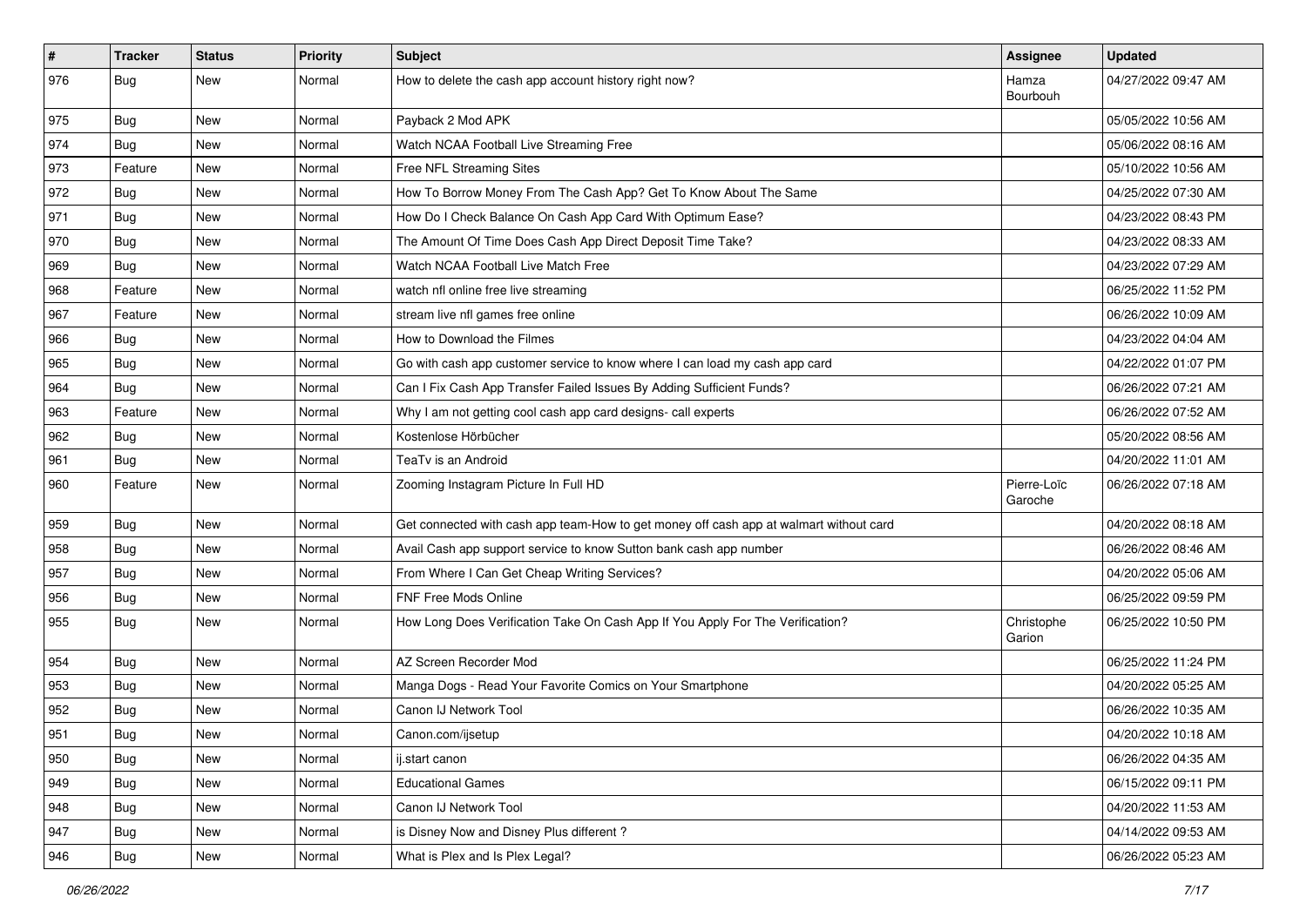| $\vert$ # | <b>Tracker</b> | <b>Status</b> | <b>Priority</b> | Subject                                                                          | Assignee               | <b>Updated</b>      |
|-----------|----------------|---------------|-----------------|----------------------------------------------------------------------------------|------------------------|---------------------|
| 945       | Bug            | <b>New</b>    | Normal          | TikTok 18 Mod Apk For Your Android                                               |                        | 04/13/2022 09:32 AM |
| 944       | Feature        | <b>New</b>    | Normal          | Canon.com/ijsetup                                                                |                        | 04/16/2022 01:25 PM |
| 943       | Bug            | <b>New</b>    | Normal          | ij.start canon                                                                   |                        | 04/13/2022 08:52 AM |
| 942       | Bug            | <b>New</b>    | Normal          | Canon IJ Network Tool                                                            |                        | 04/13/2022 08:45 AM |
| 941       | Bug            | <b>New</b>    | Normal          | is Disney Now and Disney Plus different?                                         |                        | 06/26/2022 12:10 PM |
| 940       | Bug            | <b>New</b>    | Normal          | What is Plex and Is Plex Legal?                                                  |                        | 04/20/2022 06:31 AM |
| 939       | <b>Bug</b>     | <b>New</b>    | Normal          | Ability to change sound notifications                                            | Christophe<br>Garion   | 05/11/2022 10:07 PM |
| 938       | Bug            | <b>New</b>    | Normal          | Would you like to have your own ringtone                                         | Christophe<br>Garion   | 04/22/2022 01:27 PM |
| 936       | Bug            | <b>New</b>    | Normal          | Avantages de l'extension AliTools pour faire du shopping sur Aliexpress          | Pierre-Loïc<br>Garoche | 04/12/2022 11:35 AM |
| 935       | Bug            | <b>New</b>    | Normal          | MovieBox Pro Apk - Watch Movies and TV Shows on Your Android Phone               |                        | 06/26/2022 04:11 AM |
| 934       | Bug            | <b>New</b>    | Normal          | MovieBox Pro Apk - Watch Movies and TV Shows on Your Android Phone               |                        | 05/10/2022 11:01 AM |
| 933       | Bug            | <b>New</b>    | Normal          | How Can I Watch Movies on My Mobile Phone                                        |                        | 06/24/2022 12:55 AM |
| 932       | Bug            | <b>New</b>    | Normal          | The best epic, long-playing PC games will consume days of your life.             |                        | 05/15/2022 07:44 PM |
| 930       | Bug            | <b>New</b>    | Normal          | The best free games online                                                       |                        | 04/12/2022 09:05 AM |
| 929       | Bug            | <b>New</b>    | Normal          | Canon IJ Network Tool                                                            |                        | 04/12/2022 08:32 AM |
| 928       | Bug            | <b>New</b>    | Normal          | How Does Sutton Bank Cash App Customer Service Help In Answering Your Questions? |                        | 04/12/2022 11:36 AM |
| 927       | Feature        | <b>New</b>    | Normal          | What Is The Right Way To Troubleshoot Cash App Transfer Failed Problems?         |                        | 04/12/2022 05:54 AM |
| 926       | Bug            | <b>New</b>    | Normal          | tavor 7                                                                          |                        | 06/22/2022 05:08 PM |
| 925       | <b>Bug</b>     | <b>New</b>    | Normal          | tavor 7                                                                          |                        | 06/15/2022 03:45 AM |
| 924       | Bug            | <b>New</b>    | Normal          | buy tec 9                                                                        |                        | 04/11/2022 02:54 PM |
| 923       | Bug            | <b>New</b>    | Normal          | frenchies for sale                                                               |                        | 04/11/2022 02:35 PM |
| 922       | <b>Bug</b>     | <b>New</b>    | Normal          | Why Is The Need For Assignment Writing Services?                                 |                        | 06/26/2022 03:19 AM |
| 921       | Bug            | <b>New</b>    | Normal          | Canon IJ Network Tool                                                            |                        | 04/11/2022 09:00 AM |
| 920       | Bug            | <b>New</b>    | Normal          | Where I Can Get Essay Writing Services?                                          |                        | 04/11/2022 08:35 AM |
| 919       | Feature        | <b>New</b>    | Normal          | How can I check my Cash App card balance by dialing a number?                    |                        | 04/10/2022 09:07 AM |
| 918       | Bug            | New           | Normal          | Antivirus for IOS                                                                |                        | 06/16/2022 10:36 PM |
| 917       | Bug            | New           | Normal          | Random Person Sent Me Money on Cash App-find solution?                           |                        | 04/09/2022 12:32 PM |
| 916       | Bug            | New           | Normal          | How long does it take to write a book?                                           |                        | 04/07/2022 12:15 PM |
| 915       | <b>Bug</b>     | New           | Normal          | Finance dissertation writing                                                     |                        | 04/07/2022 09:22 AM |
| 914       | Bug            | New           | Normal          | Wordle: how to play fashion games for free?                                      |                        | 04/07/2022 08:30 AM |
| 913       | <b>Bug</b>     | New           | Normal          | Canon IJ Network Tool                                                            |                        | 04/07/2022 06:21 AM |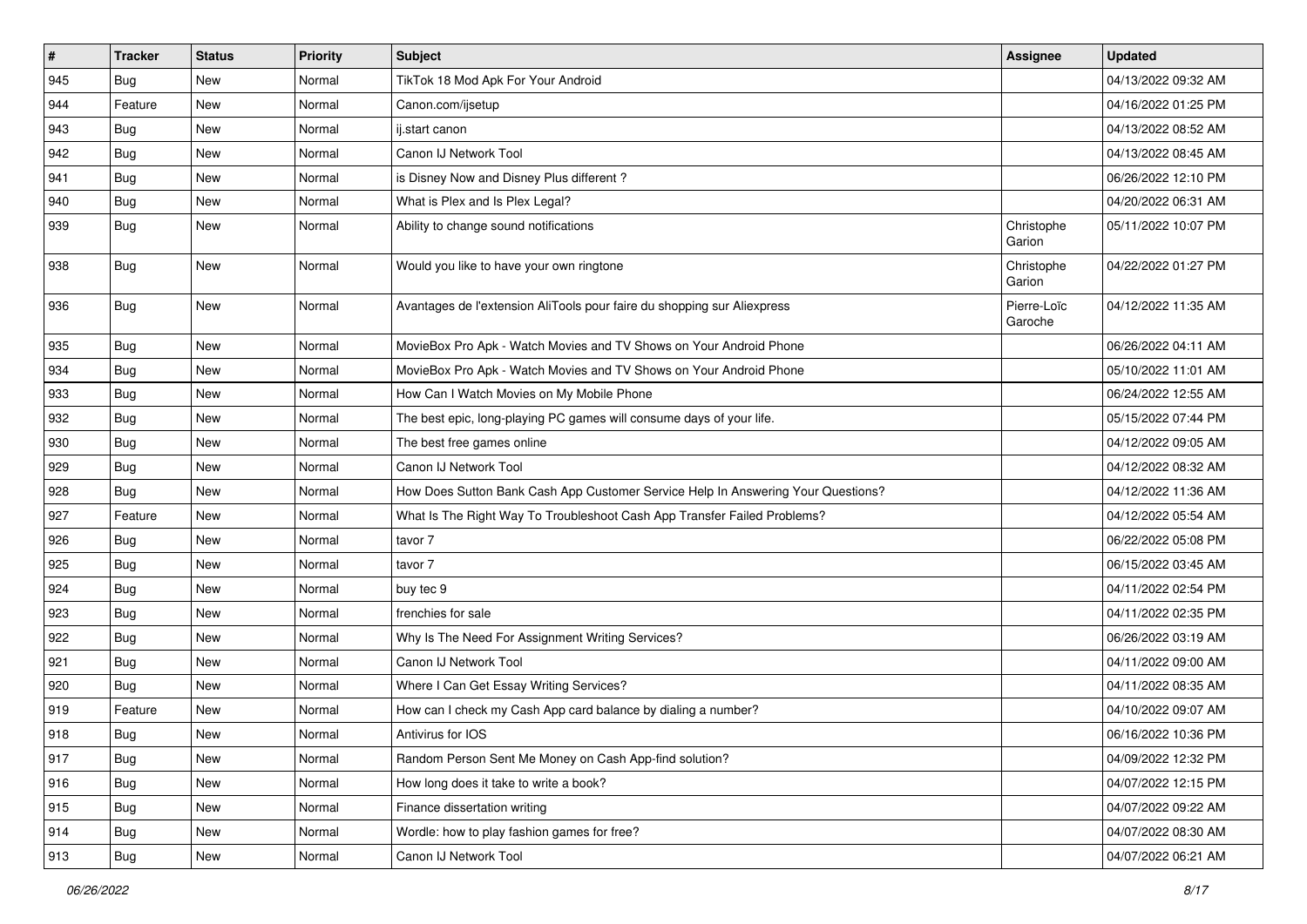| $\sharp$ | <b>Tracker</b> | <b>Status</b> | <b>Priority</b> | Subject                                                                     | Assignee               | <b>Updated</b>      |
|----------|----------------|---------------|-----------------|-----------------------------------------------------------------------------|------------------------|---------------------|
| 912      | Bug            | <b>New</b>    | Normal          | Cuphead Mobile Game Review                                                  |                        | 06/09/2022 10:14 AM |
| 911      | Bug            | <b>New</b>    | Normal          | Aluminum Windows & Doors                                                    |                        | 04/06/2022 08:10 PM |
| 910      | Bug            | New           | Normal          | Each content looks unisize or not formated                                  |                        | 04/06/2022 11:21 AM |
| 909      | Bug            | New           | Normal          | Toca Life World APK                                                         |                        | 04/06/2022 04:52 AM |
| 908      | Bug            | <b>New</b>    | Normal          | Toca Life World APK                                                         |                        | 04/06/2022 03:18 AM |
| 907      | Bug            | New           | Normal          | Canon IJ Network Tool                                                       |                        | 04/04/2022 10:43 AM |
| 906      | Bug            | <b>New</b>    | Normal          | How To Change Cash App From Business To Personal Account For Any Reasons?   |                        | 04/04/2022 09:57 AM |
| 905      | Bug            | New           | Normal          | MINI MILITIA MOD APK                                                        |                        | 05/19/2022 01:54 PM |
| 904      | Feature        | <b>New</b>    | Normal          | Laora seeck                                                                 |                        | 04/20/2022 11:54 AM |
| 903      | Feature        | <b>New</b>    | Normal          | Good game                                                                   |                        | 04/11/2022 08:39 AM |
| 902      | Feature        | <b>New</b>    | Normal          | salo717                                                                     |                        | 05/18/2022 10:35 AM |
| 901      | Feature        | New           | Normal          | good game ever                                                              |                        | 04/22/2022 04:17 AM |
| 900      | Feature        | <b>New</b>    | Normal          | good game ever                                                              |                        | 04/02/2022 11:59 AM |
| 899      | Feature        | New           | Normal          | Application of Optical Fiber Gyroscope                                      | Christophe<br>Garion   | 04/02/2022 11:23 AM |
| 898      | Bug            | <b>New</b>    | Normal          | Shadow Fight 2 Mod APK                                                      |                        | 04/02/2022 09:17 AM |
| 897      | Bug            | <b>New</b>    | Normal          | Slot Pulsa Pragmatic Play                                                   | Xavier Thirioux        | 04/01/2022 12:08 PM |
| 896      | Feature        | <b>New</b>    | Normal          | Application of North Finder in Mining Industry                              | <b>Xavier Thirioux</b> | 04/01/2022 09:49 AM |
| 895      | Bug            | <b>New</b>    | Normal          | Cash App Scams                                                              |                        | 06/18/2022 02:36 PM |
| 894      | Feature        | <b>New</b>    | Normal          | Need phd dissertation help in UK                                            |                        | 05/30/2022 12:29 PM |
| 893      | Bug            | New           | Normal          | klingeltone                                                                 |                        | 04/13/2022 11:06 AM |
| 892      | Bug            | <b>New</b>    | Normal          | Good game                                                                   |                        | 04/01/2022 09:15 AM |
| 891      | Bug            | <b>New</b>    | Normal          | The most interesting game today, have you tried it?                         |                        | 04/01/2022 09:17 AM |
| 889      | Bug            | New           | Normal          | What is Plex and how it's work?                                             |                        | 04/01/2022 09:14 AM |
| 888      | Bug            | New           | Normal          | Is the Fox News Channel on Roku free?                                       |                        | 04/25/2022 08:04 AM |
| 887      | Bug            | New           | Normal          | What is Plex and how it's work?                                             |                        | 04/01/2022 09:16 AM |
| 886      | Bug            | New           | Normal          | Is the Fox News Channel on Roku free?                                       |                        | 04/01/2022 09:16 AM |
| 885      | <b>Bug</b>     | New           | Normal          | How to Install the Tele Latino App For Android                              |                        | 03/28/2022 04:10 AM |
| 884      | Bug            | New           | Normal          | Why do Subway Surfers popular                                               |                        | 04/01/2022 09:16 AM |
| 883      | Bug            | New           | Normal          | Langweilen Sie sich jemals bei der gleichen alten Schriftart auf Instagram? |                        | 04/01/2022 09:16 AM |
| 882      | Bug            | New           | Normal          | How to change bank account on cash app?                                     |                        | 04/01/2022 09:16 AM |
| 880      | Bug            | New           | Normal          | Why do Subway Surfers popular                                               |                        | 04/01/2022 09:16 AM |
| 879      | Feature        | New           | Normal          | Best Garage Door Repair in Massachusetts                                    |                        | 04/01/2022 09:16 AM |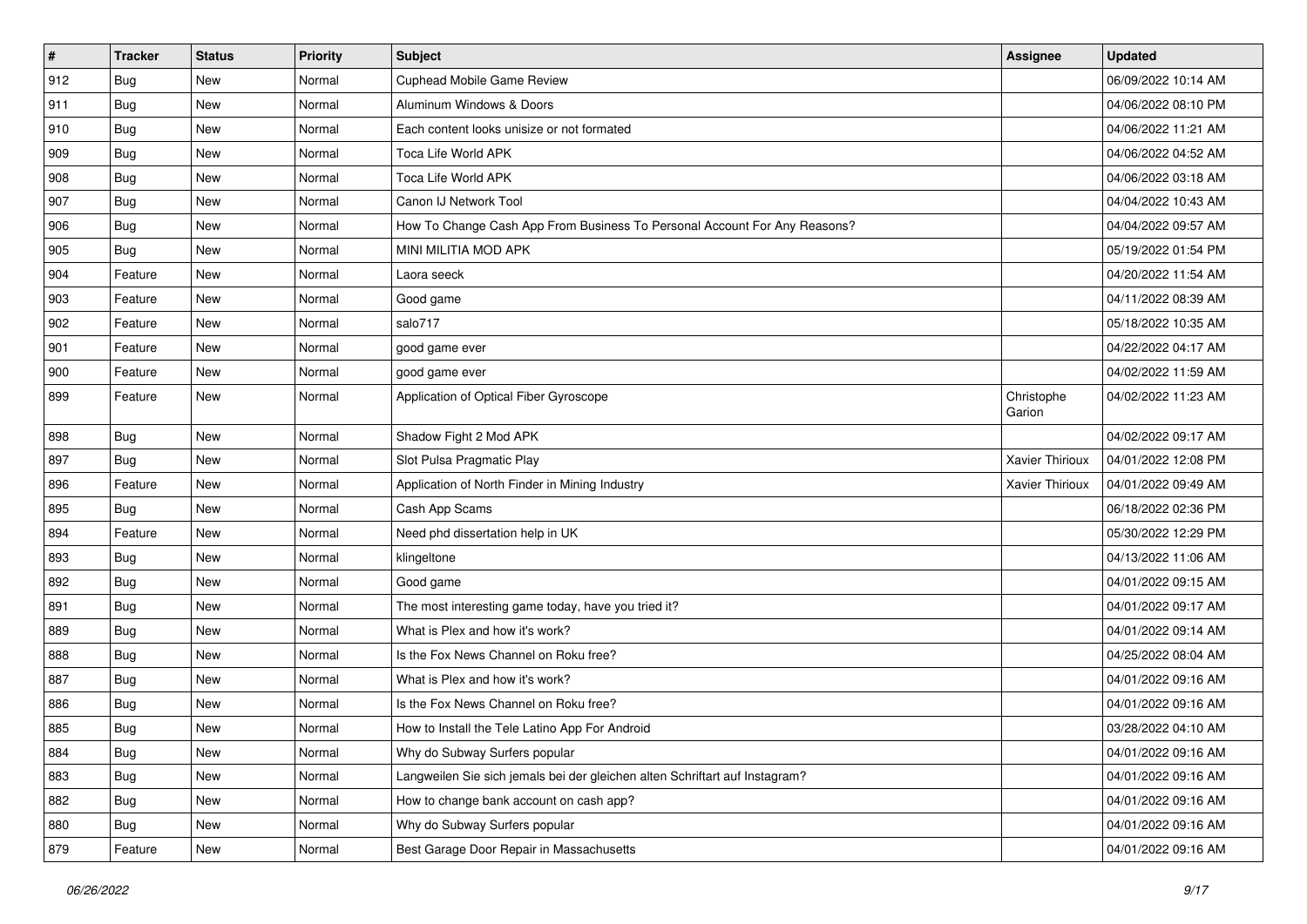| $\pmb{\#}$ | <b>Tracker</b> | <b>Status</b> | <b>Priority</b> | <b>Subject</b>                                                                   | Assignee               | <b>Updated</b>      |
|------------|----------------|---------------|-----------------|----------------------------------------------------------------------------------|------------------------|---------------------|
| 878        | Bug            | <b>New</b>    | Normal          | Wie ist instazoom hilfreich beim Herunterladen von Instagram-Profilbildern       |                        | 04/08/2022 09:28 PM |
| 877        | Feature        | <b>New</b>    | Normal          | <b>Exness Broker Review</b>                                                      |                        | 04/01/2022 09:12 AM |
| 876        | Bug            | New           | Normal          | Download Full-Size Profile Pictures of Your Favorite Users With InstaDP          |                        | 04/01/2022 09:12 AM |
| 875        | <b>Bug</b>     | <b>New</b>    | Normal          | Red ball game                                                                    |                        | 04/01/2022 09:15 AM |
| 874        | Bug            | New           | Normal          | Cómo descargar Minecraft Apk                                                     |                        | 06/26/2022 08:01 AM |
| 873        | <b>Bug</b>     | <b>New</b>    | Normal          | Klingeltöne mp3                                                                  |                        | 04/13/2022 11:03 AM |
| 872        | <b>Bug</b>     | <b>New</b>    | Normal          | Poppy Playtime Horror Game Free                                                  |                        | 04/01/2022 09:11 AM |
| 870        | Bug            | New           | Normal          | Mahjong Solitaire                                                                |                        | 04/01/2022 09:12 AM |
| 869        | <b>Bug</b>     | <b>New</b>    | Normal          | Sonnerie Post Malone 2022                                                        |                        | 04/13/2022 11:05 AM |
| 868        | Feature        | New           | Normal          | What Is the Role of a Graphic Designer?                                          | Pierre-Loïc<br>Garoche | 04/01/2022 09:12 AM |
| 866        | Feature        | <b>New</b>    | Normal          | Northern Ireland Dissertation Writing Service                                    | Pierre-Loïc<br>Garoche | 04/01/2022 09:12 AM |
| 865        | Bug            | <b>New</b>    | Normal          | Canon IJ Printer Utility                                                         |                        | 05/18/2022 07:24 PM |
| 864        | <b>Bug</b>     | <b>New</b>    | Normal          | Canon IJ Network Tool                                                            |                        | 04/01/2022 09:14 AM |
| 863        | <b>Bug</b>     | New           | Normal          | Canon IJ Network Tool                                                            |                        | 04/01/2022 09:12 AM |
| 862        | <b>Bug</b>     | <b>New</b>    | Normal          | none                                                                             |                        | 04/01/2022 09:11 AM |
| 860        | Bug            | <b>New</b>    | Normal          | pokemon guide                                                                    | Pierre-Loïc<br>Garoche | 06/18/2022 08:18 PM |
| 859        | Bug            | <b>New</b>    | Normal          | Canon IJ Network Tool                                                            |                        | 04/01/2022 09:13 AM |
| 858        | Bug            | New           | Normal          | opourid                                                                          | Christophe<br>Garion   | 04/01/2022 09:13 AM |
| 857        | Bug            | New           | Normal          | Welcome to the world of classic retro games                                      |                        | 04/01/2022 09:13 AM |
| 856        | Bug            | <b>New</b>    | Normal          | Online Classes Assistance Help For Student                                       |                        | 04/01/2022 09:13 AM |
| 855        | Bug            | <b>New</b>    | Normal          | Online Classes Assistance Help For Student                                       |                        | 04/01/2022 09:13 AM |
| 854        | Bug            | New           | Normal          | How To Resolve Password Problems Through Facebook Customer Service?              |                        | 04/09/2022 06:11 PM |
| 853        | Bug            | <b>New</b>    | Normal          | what is dr laser                                                                 |                        | 04/01/2022 09:13 AM |
| 852        | <b>Bug</b>     | <b>New</b>    | Normal          | How to cancel your French Bee flight within 24 hours?                            |                        | 04/01/2022 09:13 AM |
| 851        | <b>Bug</b>     | <b>New</b>    | Normal          | Laden Sie den kostenlosen MP3-Klingelton für Ihr Mobiltelefon herunter           |                        | 04/01/2022 09:14 AM |
| 850        | Bug            | New           | Normal          | Puppy Playtime APK Android                                                       |                        | 04/01/2022 09:14 AM |
| 849        | Bug            | New           | Normal          | FutEmax App Apk - Watch Soccer, Fantasy Football, And More On Your Mobile Device |                        | 04/01/2022 09:04 AM |
| 848        | Feature        | New           | Normal          | <b>Online Classes Assistance</b>                                                 |                        | 04/01/2022 08:57 AM |
| 847        | Feature        | New           | Normal          | Canon.com/ijsetup                                                                |                        | 04/01/2022 09:08 AM |
| 846        | Feature        | New           | Normal          | ij.start canon                                                                   |                        | 04/01/2022 08:58 AM |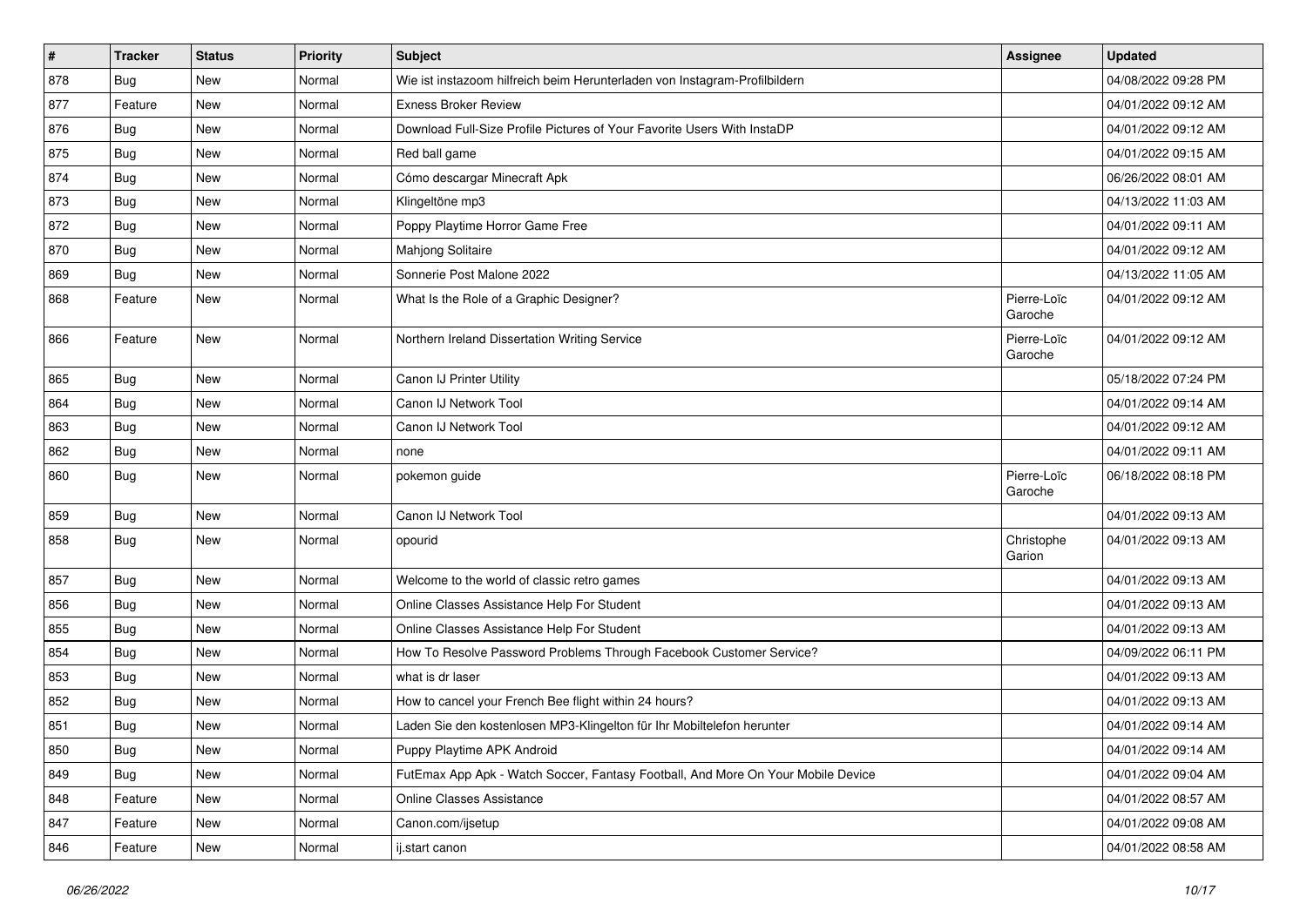| $\vert$ # | <b>Tracker</b> | <b>Status</b> | <b>Priority</b> | <b>Subject</b>                                                | Assignee               | <b>Updated</b>      |
|-----------|----------------|---------------|-----------------|---------------------------------------------------------------|------------------------|---------------------|
| 845       | Feature        | <b>New</b>    | Normal          | canon.com/ijsetup                                             |                        | 04/01/2022 08:58 AM |
| 844       | Bug            | <b>New</b>    | Normal          | To know Chime Routing Number call on the helpline number      |                        | 04/01/2022 08:58 AM |
| 843       | Bug            | <b>New</b>    | Normal          | Canon IJ Network Tool                                         |                        | 04/01/2022 08:58 AM |
| 842       | Bug            | <b>New</b>    | Normal          | Join the fun game                                             |                        | 04/01/2022 08:58 AM |
| 841       | Bug            | <b>New</b>    | Normal          | How do I activate FOX NOW?                                    |                        | 04/01/2022 08:58 AM |
| 840       | Bug            | <b>New</b>    | Normal          | Is Tubi really free and legal?                                |                        | 04/01/2022 08:58 AM |
| 839       | Bug            | <b>New</b>    | Normal          | How do I activate FOX NOW?                                    |                        | 04/01/2022 08:58 AM |
| 838       | Bug            | <b>New</b>    | Normal          | Celebrity Hunter Mod apk - Como instalá-lo                    |                        | 04/01/2022 08:58 AM |
| 837       | Bug            | <b>New</b>    | Normal          | To Create An Instagram Story                                  | Pierre-Loïc<br>Garoche | 04/01/2022 08:58 AM |
| 836       | Bug            | <b>New</b>    | Normal          | What Is The Required Amount To Pay As Cash App Clearance Fee? |                        | 04/01/2022 09:00 AM |
| 835       | Bug            | <b>New</b>    | Normal          | Build your strong army with Taming io                         |                        | 04/01/2022 08:59 AM |
| 834       | Bug            | <b>New</b>    | Normal          | Grasp the secret to relieve stress and fatigue                |                        | 04/01/2022 08:57 AM |
| 833       | Bug            | <b>New</b>    | Normal          | Does Direct Deposit Hit Chime- seek Chime Customer Service    |                        | 04/01/2022 08:59 AM |
| 832       | Bug            | <b>New</b>    | Normal          | Choque Royale Mod Apk                                         |                        | 04/01/2022 08:59 AM |
| 831       | Bug            | <b>New</b>    | Normal          | Build and shoot                                               |                        | 05/29/2022 04:47 PM |
| 830       | Bug            | <b>New</b>    | Normal          | Poppy Playtime APK                                            |                        | 04/01/2022 08:59 AM |
| 829       | Bug            | <b>New</b>    | Normal          | Write My Dissertation For Me UK                               | Pierre-Loïc<br>Garoche | 06/26/2022 04:13 AM |
| 828       | Bug            | <b>New</b>    | Normal          | Nursery management                                            |                        | 06/13/2022 08:55 AM |
| 827       | Bug            | <b>New</b>    | Normal          | Come To Know The Required Steps To Unlock Cash App Account    |                        | 04/01/2022 08:59 AM |
| 826       | Bug            | <b>New</b>    | Normal          | How to Dowload MXL TV Premium                                 |                        | 05/26/2022 03:34 PM |
| 825       | Bug            | <b>New</b>    | Normal          | Lucky Patcher Download                                        |                        | 04/01/2022 08:59 AM |
| 824       | Feature        | <b>New</b>    | Normal          | How to watch Fox News on my Smart TV or similar devices?      | Pierre-Loïc<br>Garoche | 04/01/2022 09:00 AM |
| 823       | Feature        | New           | Normal          | How much does Disney Plus cost?                               | Pierre-Loïc<br>Garoche | 04/01/2022 09:00 AM |
| 822       | Bug            | <b>New</b>    | Normal          | Dowload Your Boyfriend Game                                   |                        | 06/25/2022 02:15 PM |
| 821       | Bug            | <b>New</b>    | Normal          | Nicoo - A Review of the Popular Battle Royale Game            |                        | 04/01/2022 08:56 AM |
| 820       | Bug            | New           | Normal          | Metal Slug Apk para Android                                   |                        | 06/26/2022 01:22 AM |
| 819       | Bug            | <b>New</b>    | Normal          | Metal Slug Apk para Android                                   |                        | 04/01/2022 08:59 AM |
| 818       | <b>Bug</b>     | New           | Normal          | Have you ever played a basketball game?                       | Corentin<br>Lauverjat  | 04/01/2022 08:55 AM |
| 817       | Bug            | New           | Normal          | Pacman 30th Anniversary                                       |                        | 06/23/2022 04:51 AM |
| 816       | <b>Bug</b>     | New           | Normal          | Play Scribble io fun with everyone                            |                        | 06/23/2022 10:52 AM |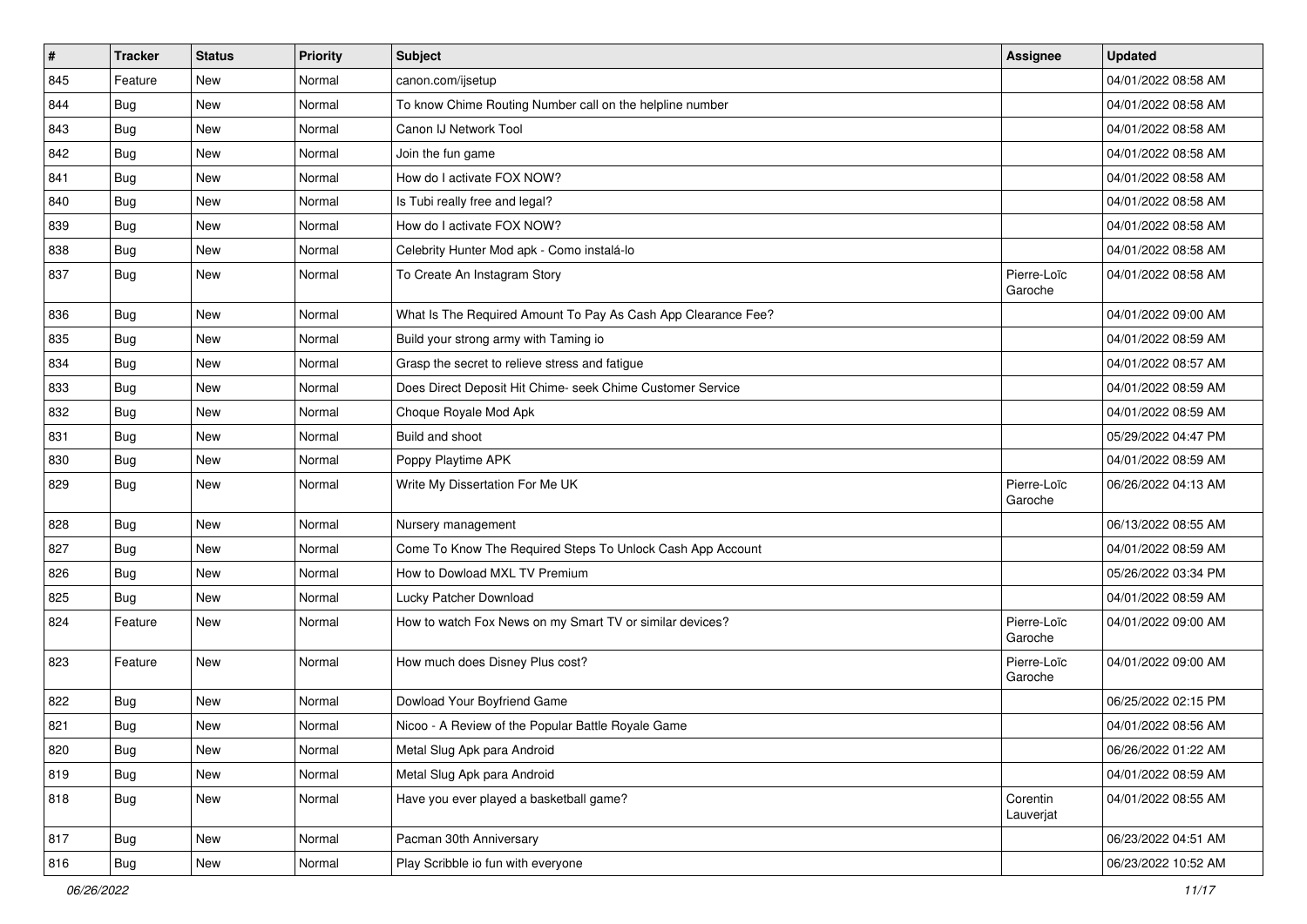| $\vert$ # | <b>Tracker</b> | <b>Status</b> | <b>Priority</b> | Subject                                                                       | Assignee               | <b>Updated</b>      |
|-----------|----------------|---------------|-----------------|-------------------------------------------------------------------------------|------------------------|---------------------|
| 815       | Bug            | <b>New</b>    | Normal          | how do i call cash app customer service                                       | <b>Xavier Thirioux</b> | 06/23/2022 08:36 AM |
| 814       | Bug            | New           | Normal          | Stage Fright Cure                                                             | Pierre-Loïc<br>Garoche | 06/26/2022 07:04 AM |
| 813       | Feature        | <b>New</b>    | Normal          | Canon.com/ijsetup                                                             |                        | 05/25/2022 08:27 AM |
| 812       | Feature        | <b>New</b>    | Normal          | canon.com/ijsetup                                                             |                        | 06/26/2022 10:21 AM |
| 811       | Bug            | <b>New</b>    | Normal          | Canon IJ Network Tool                                                         |                        | 06/20/2022 12:34 AM |
| 810       | Feature        | <b>New</b>    | Normal          | how to remove viruses from a phone                                            |                        | 06/21/2022 03:40 PM |
| 809       | Bug            | <b>New</b>    | Normal          | Smash Karts - immerse yourself in the exciting race                           |                        | 06/24/2022 11:37 PM |
| 808       | Bug            | <b>New</b>    | Normal          | Sinnvolle Guten-Morgen-Grüße                                                  |                        | 06/25/2022 12:09 PM |
| 807       | Bug            | <b>New</b>    | Normal          | 1v1Battle is a strategic action 'Build and shoot' game                        |                        | 04/01/2022 08:56 AM |
| 806       | Feature        | <b>New</b>    | Normal          | Go everywhere thanks to mapquest driving directions                           |                        | 06/25/2022 09:13 PM |
| 805       | Bug            | <b>New</b>    | Normal          | Ketamine Online Store                                                         | Christophe<br>Garion   | 06/25/2022 11:28 AM |
| 804       | Bug            | <b>New</b>    | Normal          | Review                                                                        |                        | 06/25/2022 05:07 PM |
| 802       | Bug            | <b>New</b>    | Normal          | Who Is an ETL Engineer                                                        |                        | 06/25/2022 12:34 AM |
| 801       | Bug            | <b>New</b>    | Normal          | Who Is an ETL Engineer                                                        |                        | 06/24/2022 11:18 PM |
| 800       | Bug            | <b>New</b>    | Normal          | Who Is an ETL Engineer                                                        |                        | 06/25/2022 10:31 PM |
| 799       | Bug            | <b>New</b>    | Normal          | Who Is an ETL Engineer                                                        |                        | 06/26/2022 09:27 AM |
| 798       | Bug            | <b>New</b>    | Normal          | Who Is an ETL Engineer                                                        |                        | 06/25/2022 04:19 PM |
| 797       | Bug            | <b>New</b>    | Normal          | Psychedelic                                                                   | Christophe<br>Garion   | 06/25/2022 12:37 PM |
| 796       | Bug            | <b>New</b>    | Normal          | How Does Cash App ++ actually work and What is the process of it              |                        | 06/22/2022 07:03 AM |
| 795       | Bug            | <b>New</b>    | Normal          | Drift Boss - Exciting Race                                                    |                        | 04/01/2022 08:57 AM |
| 794       | Feature        | <b>New</b>    | Normal          | Safe place to buy fifa coins                                                  |                        | 06/25/2022 12:53 AM |
| 792       | Bug            | <b>New</b>    | Normal          | What is Google Camera Mod?                                                    |                        | 04/01/2022 08:59 AM |
| 791       | Bug            | <b>New</b>    | Normal          | Samsnung TV Plus is not working                                               |                        | 04/01/2022 09:03 AM |
| 790       | Bug            | <b>New</b>    | Normal          | My app                                                                        |                        | 04/01/2022 09:03 AM |
| 789       | Bug            | <b>New</b>    | Normal          | Full version                                                                  |                        | 06/25/2022 11:26 AM |
| 788       | Bug            | New           | Normal          | Intro Maker Mod APK                                                           |                        | 06/26/2022 11:01 AM |
| 787       | Bug            | New           | Normal          | Assured Assignment Help                                                       |                        | 06/25/2022 11:38 PM |
| 786       | Bug            | New           | Normal          | Best Assignment Help in Australia & UK                                        |                        | 06/21/2022 09:28 PM |
| 785       | <b>Bug</b>     | New           | Normal          | How To Get Money Off Cash App Without Card Or With A Card?                    |                        | 06/21/2022 03:59 PM |
| 784       | Bug            | New           | Normal          | How To Add Money On Cash App Card And Check The Funds?                        |                        | 06/25/2022 02:10 AM |
| 783       | <b>Bug</b>     | New           | Normal          | How Do I Determine The Reasons And Solutions To Fix Cash App Transfer Failed? |                        | 06/26/2022 03:30 AM |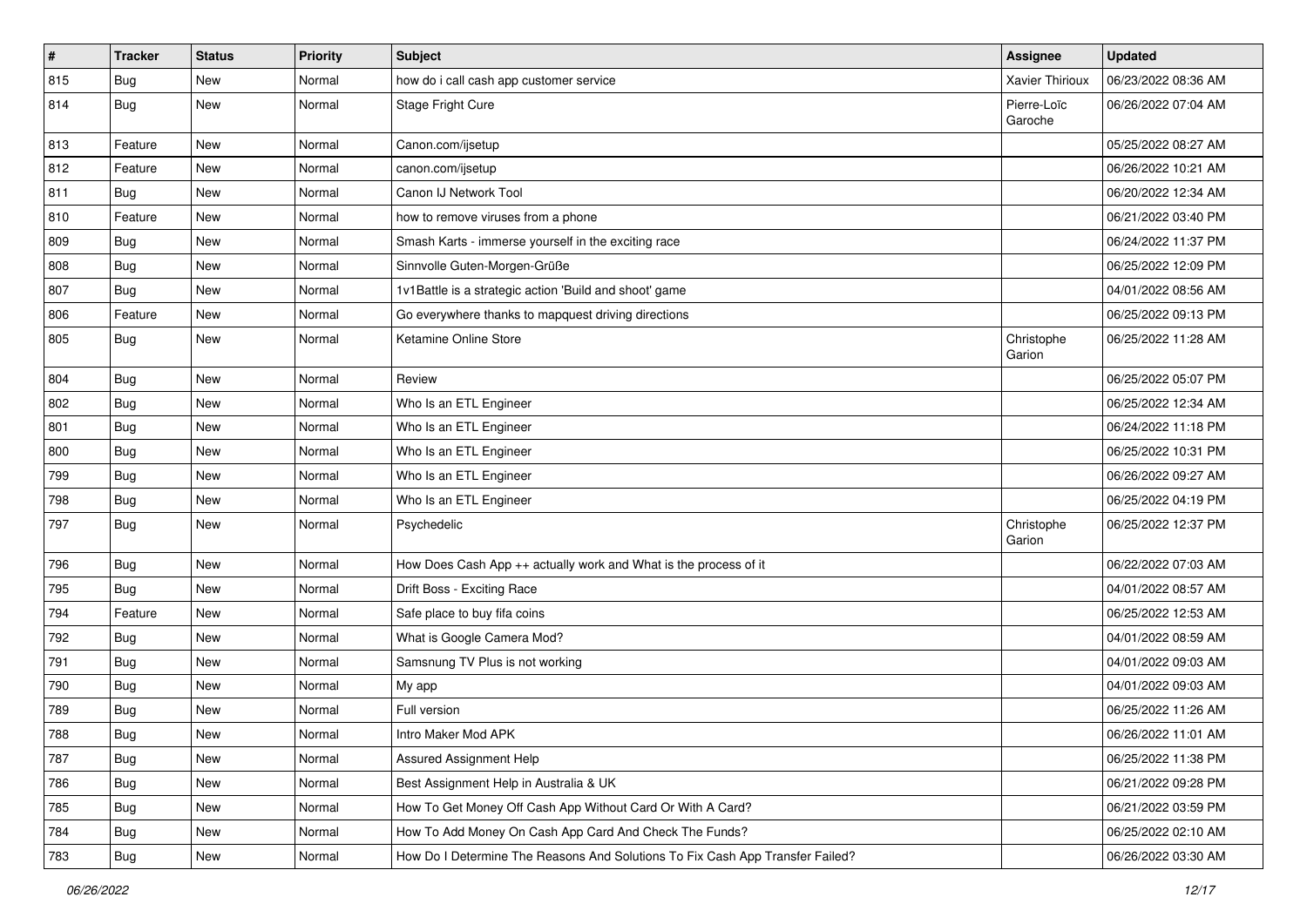| $\vert$ # | <b>Tracker</b> | <b>Status</b> | <b>Priority</b> | <b>Subject</b>                                                             | Assignee               | <b>Updated</b>      |
|-----------|----------------|---------------|-----------------|----------------------------------------------------------------------------|------------------------|---------------------|
| 782       | <b>Bug</b>     | <b>New</b>    | Normal          | Comment faire une sonnerie téléphonique                                    |                        | 06/24/2022 01:32 PM |
| 781       | Bug            | <b>New</b>    | Normal          | Free Whatsapp Group to Join                                                |                        | 06/25/2022 01:25 AM |
| 780       | Bug            | <b>New</b>    | Normal          | Best Whatsapp Modified APKs                                                | Pierre-Loïc<br>Garoche | 06/25/2022 06:54 AM |
| 779       | Feature        | New           | Normal          | Latest Whatsapp groups for Teens                                           | Pierre-Loïc<br>Garoche | 06/26/2022 02:43 AM |
| 777       | Bug            | <b>New</b>    | Normal          | Obtain driving instructions using Google Maps.                             |                        | 06/26/2022 11:30 AM |
| 776       | Bug            | <b>New</b>    | Normal          | Wibargain                                                                  |                        | 06/17/2022 08:52 PM |
| 775       | <b>Bug</b>     | <b>New</b>    | Normal          | cash app                                                                   |                        | 02/14/2022 08:20 AM |
| 774       | Bug            | <b>New</b>    | Normal          | Follow proper initiatives                                                  |                        | 06/26/2022 02:21 AM |
| 773       | Bug            | <b>New</b>    | Normal          | Spades - Play online free                                                  |                        | 06/25/2022 02:00 AM |
| 772       | Bug            | <b>New</b>    | Normal          | united airlines baggage policy                                             |                        | 06/26/2022 05:25 AM |
| 771       | Bug            | <b>New</b>    | Normal          | united airlines baggage policy                                             |                        | 06/26/2022 07:19 AM |
| 770       | Bug            | <b>New</b>    | Normal          | Canon IJ Network Tool                                                      |                        | 06/26/2022 09:12 AM |
| 769       | Bug            | <b>New</b>    | Normal          | check my cash app                                                          |                        | 06/25/2022 04:55 AM |
| 768       | Bug            | <b>New</b>    | Normal          | Where can you buy best jackets online?                                     |                        | 04/01/2022 09:05 AM |
| 767       | Bug            | <b>New</b>    | Normal          | apkmod                                                                     |                        | 06/26/2022 07:59 AM |
| 766       | Bug            | <b>New</b>    | Normal          | Pobreflix Mod APK Review                                                   |                        | 06/23/2022 01:39 AM |
| 765       | Bug            | <b>New</b>    | Normal          | Follow proper initiatives to check my cash app                             |                        | 06/25/2022 10:08 AM |
| 764       | Bug            | <b>New</b>    | Normal          | What is available to see what I can watch HBO Max?                         |                        | 06/26/2022 10:38 AM |
| 762       | Bug            | <b>New</b>    | Normal          | How To Add Money To A Cash App Card If Struggling With Low Amount?         |                        | 06/24/2022 07:48 AM |
| 761       | <b>Bug</b>     | <b>New</b>    | Normal          | What is it about basketball that makes it so popular in the United States? | Corentin<br>Lauverjat  | 06/24/2022 03:48 AM |
| 760       | Bug            | <b>New</b>    | Normal          | apkmod                                                                     |                        | 05/20/2022 05:32 AM |
| 759       | <b>Bug</b>     | <b>New</b>    | Normal          | Canon IJ Network Tool                                                      | Pierre-Loïc<br>Garoche | 06/24/2022 08:18 PM |
| 758       | Bug            | <b>New</b>    | Normal          | How Do I Study Consistently For Hours?                                     |                        | 04/01/2022 09:01 AM |
| 757       | Bug            | <b>New</b>    | Normal          | Why Is Issue of Car Maintenance so Famous for the Consumers?               |                        | 04/01/2022 09:01 AM |
| 756       | Feature        | <b>New</b>    | Normal          | Your one-stop destination for the thesis writing service                   |                        | 04/01/2022 09:01 AM |
| 754       | <b>Bug</b>     | New           | Normal          | Cómo descargar tonos gratis de teléfono celular                            |                        | 04/29/2022 05:26 AM |
| 753       | Bug            | New           | Normal          | onlineessaygrader                                                          |                        | 04/01/2022 09:01 AM |
| 752       | <b>Bug</b>     | New           | Normal          | Plagerism checker                                                          |                        | 04/01/2022 09:03 AM |
| 750       | Bug            | New           | Normal          | Create a Report Template                                                   |                        | 04/01/2022 09:00 AM |
| 749       | <b>Bug</b>     | New           | Normal          | The Best Bubble Shooter Game for Android                                   |                        | 04/01/2022 09:02 AM |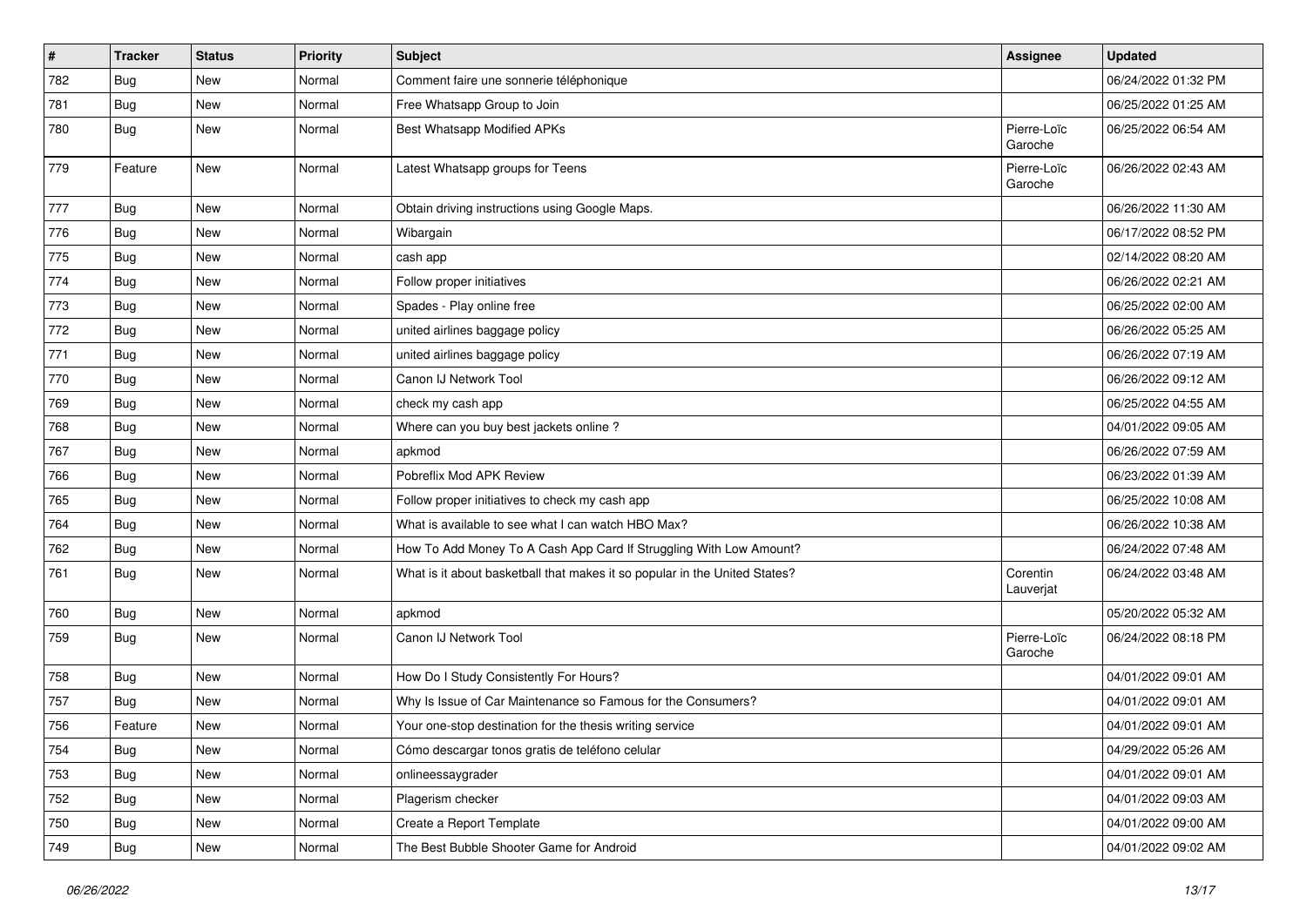| $\vert$ # | <b>Tracker</b> | <b>Status</b> | <b>Priority</b> | <b>Subject</b>                                                                                      | Assignee               | <b>Updated</b>      |
|-----------|----------------|---------------|-----------------|-----------------------------------------------------------------------------------------------------|------------------------|---------------------|
| 748       | Bug            | New           | Normal          | Il y a quelques façons d'obtenir des sonneries gratuites pour votre iPhone                          |                        | 04/01/2022 09:02 AM |
| 747       | Bug            | <b>New</b>    | Normal          | How to Install Tyflex Plus on Your Android Device                                                   |                        | 06/26/2022 08:16 AM |
| 744       | Bug            | New           | Normal          | <b>Pixel Survive</b>                                                                                |                        | 04/01/2022 09:02 AM |
| 743       | <b>Bug</b>     | <b>New</b>    | Normal          | They promote 'pixel art' contests and a 'game jam' related to the work and figure of Carlos Casares |                        | 04/15/2022 09:12 PM |
| 742       | Bug            | <b>New</b>    | Normal          | How Long Does Cash App Support Take To Respond For A Better Support?                                |                        | 06/25/2022 11:00 PM |
| 741       | Bug            | New           | Normal          | <b>Blockchain Technology Solutions</b>                                                              |                        | 06/26/2022 02:19 AM |
| 740       | Feature        | New           | Normal          | Online Thesis Help USA                                                                              |                        | 06/25/2022 09:42 AM |
| 739       | Bug            | New           | Normal          | law dissertation help                                                                               |                        | 04/01/2022 09:02 AM |
| 738       | Bug            | <b>New</b>    | Normal          | How Much Amount Do I Get Using The Referral Code For Cash App?                                      |                        | 04/01/2022 09:03 AM |
| 737       | Bug            | <b>New</b>    | Normal          | How Do I Talk To A Live Person At Facebook If Anything Is Doubtful?                                 |                        | 04/01/2022 09:20 AM |
| 736       | Bug            | New           | Normal          | I Want to Edit in My Website (transfer-factor.net) Unfortunately, Unable to Edit It                 |                        | 06/24/2022 07:32 AM |
| 735       | <b>Bug</b>     | New           | Normal          | A quick fix of how to get money back from cash app stocks                                           |                        | 06/25/2022 02:59 PM |
| 734       | Bug            | <b>New</b>    | Normal          | DR. STRANGE: Multiverse of Scheduling Madness!                                                      |                        | 04/01/2022 09:33 AM |
| 733       | Bug            | New           | Normal          | How does one go about getting a book deal?                                                          |                        | 04/01/2022 09:33 AM |
| 732       | Bug            | <b>New</b>    | Normal          | Get rectifications steps about why cash app transfer failed                                         |                        | 04/01/2022 09:33 AM |
| 731       | Bug            | New           | Normal          | Avail Of Cash App Customer Service If Unable To Down Cash App Mobile App?                           |                        | 06/25/2022 08:36 PM |
| 730       | <b>Bug</b>     | <b>New</b>    | Normal          | Canon IJ Network Tool                                                                               |                        | 04/01/2022 09:33 AM |
| 729       | Bug            | <b>New</b>    | Normal          | Canon IJ Network Tool                                                                               |                        | 04/01/2022 09:33 AM |
| 728       | <b>Bug</b>     | New           | Normal          | Will Cash App refund money if scammed? Hitches With Optimum Ease                                    |                        | 06/26/2022 06:15 AM |
| 727       | <b>Bug</b>     | New           | Normal          | Drive for speed simulator mod apk                                                                   | Pierre-Loïc<br>Garoche | 04/23/2022 11:17 PM |
| 726       | Bug            | <b>New</b>    | Normal          | Mobile Application Development Services                                                             |                        | 06/25/2022 06:02 AM |
| 725       | Feature        | <b>New</b>    | Normal          | What are memo writing services design                                                               |                        | 06/24/2022 06:24 AM |
| 724       | Bug            | <b>New</b>    | Normal          | Dial Chime Customer support number for a quick response                                             |                        | 06/25/2022 10:58 AM |
| 722       | <b>Bug</b>     | New           | Normal          | Vergrößern Sie Instagram-Fotos mit instazoom                                                        | Christophe<br>Garion   | 06/25/2022 02:24 PM |
| 721       | <b>Bug</b>     | <b>New</b>    | Normal          | Cómo instalar un Mod Apk                                                                            |                        | 06/24/2022 09:39 PM |
| 720       | <b>Bug</b>     | <b>New</b>    | Normal          | How does Cash App Phone Number provide a quick treatment?                                           |                        | 06/25/2022 02:32 PM |
| 719       | Bug            | New           | Normal          | How Do I Send \$5000 Through Cash App Account With Ease?                                            |                        | 06/24/2022 07:15 PM |
| 717       | Bug            | New           | Normal          | Disney Plus Apk - Watch Movies and TV Shows on Your Device                                          |                        | 06/26/2022 04:56 AM |
| 716       | Bug            | <b>New</b>    | Normal          | La celebración de un BabyShower.                                                                    |                        | 06/25/2022 06:52 PM |
| 715       | <b>Bug</b>     | New           | Normal          | Puppy Playtime Descargar gratis                                                                     |                        | 06/25/2022 12:10 PM |
| 714       | Bug            | New           | Normal          | Cuevana 3 Premium - Enjoy Your Favorite Movies and TV Shows on Your Smart TV                        |                        | 06/26/2022 06:14 AM |
| 712       | <b>Bug</b>     | New           | Normal          | Tips and Tricks                                                                                     |                        | 06/24/2022 04:19 PM |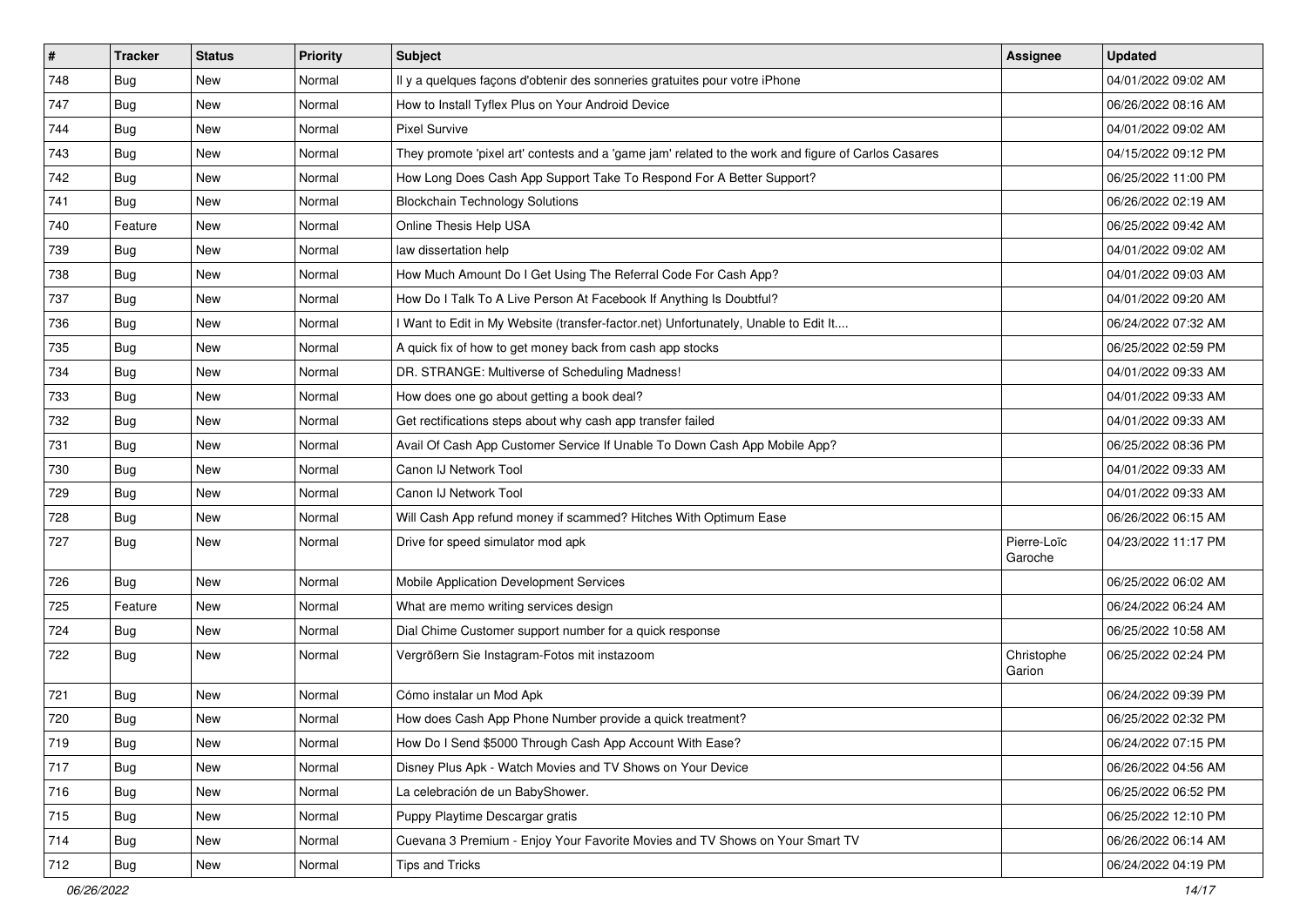| $\sharp$ | <b>Tracker</b> | <b>Status</b> | <b>Priority</b> | <b>Subject</b>                                                          | Assignee               | <b>Updated</b>      |
|----------|----------------|---------------|-----------------|-------------------------------------------------------------------------|------------------------|---------------------|
| 711      | Bug            | New           | Normal          | Human Fall Flat Apk Download                                            |                        | 06/25/2022 09:44 AM |
| 710      | Bug            | <b>New</b>    | Normal          | Take Necessary Assistance If You Are Unable Activate Cash App Card      |                        | 06/25/2022 09:26 PM |
| 709      | Bug            | New           | Normal          | How To Load Cash App Card At Walmart Without Having To Face Any Hassle? |                        | 06/25/2022 05:02 PM |
| 708      | Bug            | <b>New</b>    | Normal          | Efficient ways to proceed with the cash app dispute process?            |                        | 06/26/2022 12:08 AM |
| 707      | Bug            | <b>New</b>    | Normal          | Why Accounting Assignments Are Beneficial For The Students?             | Pierre-Loïc<br>Garoche | 06/24/2022 09:16 PM |
| 706      | Bug            | <b>New</b>    | Normal          | How Can You Cancel A Cash App Payment Without Any Prior Information?    |                        | 06/26/2022 09:13 AM |
| 705      | Bug            | <b>New</b>    | Normal          | wuxiaworld                                                              |                        | 06/26/2022 01:53 AM |
| 704      | Bug            | <b>New</b>    | Normal          | Reach support team of Chime Customer Service for instant help           |                        | 06/25/2022 07:25 PM |
| 703      | Bug            | <b>New</b>    | Normal          | For real-time help, dial Facebook customer service number               |                        | 06/25/2022 02:00 PM |
| 702      | Bug            | New           | Normal          | Avail Chime Customer Service to know How To Get Chime Bank Statement    |                        | 06/26/2022 11:41 AM |
| 701      | Bug            | <b>New</b>    | Normal          | Why Law Essay Helper UK is Necessary?                                   |                        | 06/24/2022 03:17 PM |
| 700      | Bug            | <b>New</b>    | Normal          | Cómo descargar Poppy Playtime                                           |                        | 04/01/2022 09:30 AM |
| 699      | Bug            | New           | Normal          | Would you be able to utilize Cash App Twitch?                           |                        | 06/26/2022 01:57 AM |
| 698      | Feature        | <b>New</b>    | Normal          | Connect with cash app representative to ask about cash app flip scam    |                        | 06/26/2022 11:24 AM |
| 697      | Bug            | New           | Normal          | How to Descargar Pura TV For Android                                    |                        | 06/25/2022 06:01 AM |
| 696      | Bug            | <b>New</b>    | Normal          | How to Install the TuMangaOnline App                                    |                        | 06/26/2022 10:39 AM |
| 695      | Bug            | <b>New</b>    | Normal          | Refer Listas IPTV Apk                                                   |                        | 06/25/2022 08:23 PM |
| 694      | Bug            | New           | Normal          | How to Get Guidance On How To Cash App Withdrawal Limit?                | Christophe<br>Garion   | 06/25/2022 02:42 PM |
| 693      | Feature        | <b>New</b>    | Normal          | How To Get My Money Back From The Cash App To Your Wallet?              |                        | 06/23/2022 02:32 PM |
| 692      | Bug            | New           | Normal          | Esports 888b                                                            |                        | 06/12/2022 10:04 AM |
| 691      | Bug            | <b>New</b>    | Normal          | tea garden dublin                                                       |                        | 04/01/2022 09:31 AM |
| 690      | Bug            | New           | Normal          | campervan hire                                                          |                        | 06/25/2022 01:32 AM |
| 689      | Bug            | <b>New</b>    | Normal          | How to use twitch.tv/activate?                                          |                        | 06/25/2022 12:12 PM |
| 688      | Bug            | <b>New</b>    | Normal          | How to use twitch.tv/activate?                                          |                        | 06/24/2022 04:16 AM |
| 687      | Bug            | New           | Normal          | How to use twitch.tv/activate?                                          |                        | 06/25/2022 10:58 AM |
| 686      | Bug            | <b>New</b>    | Normal          | Welcome To The Most Demandable Mahipalpur Escorts Agency                |                        | 06/26/2022 04:37 AM |
| 684      | Bug            | New           | Normal          | Difference between paper map and online map                             |                        | 06/25/2022 06:57 AM |
| 683      | Feature        | New           | Normal          | Game creation                                                           |                        | 06/25/2022 11:12 AM |
| 682      | Bug            | New           | Normal          | Does Facebook customer service live chat allow to speak with someone?   |                        | 06/26/2022 07:17 AM |
| 680      | Feature        | New           | Normal          | Word Jewels 2                                                           |                        | 06/26/2022 04:55 AM |
| 679      | Bug            | New           | Normal          | Word Finder helps you to play word games better                         |                        | 04/01/2022 09:34 AM |
| 678      | <b>Bug</b>     | New           | Normal          | How to be a winner in buidnow gg                                        |                        | 06/24/2022 06:57 AM |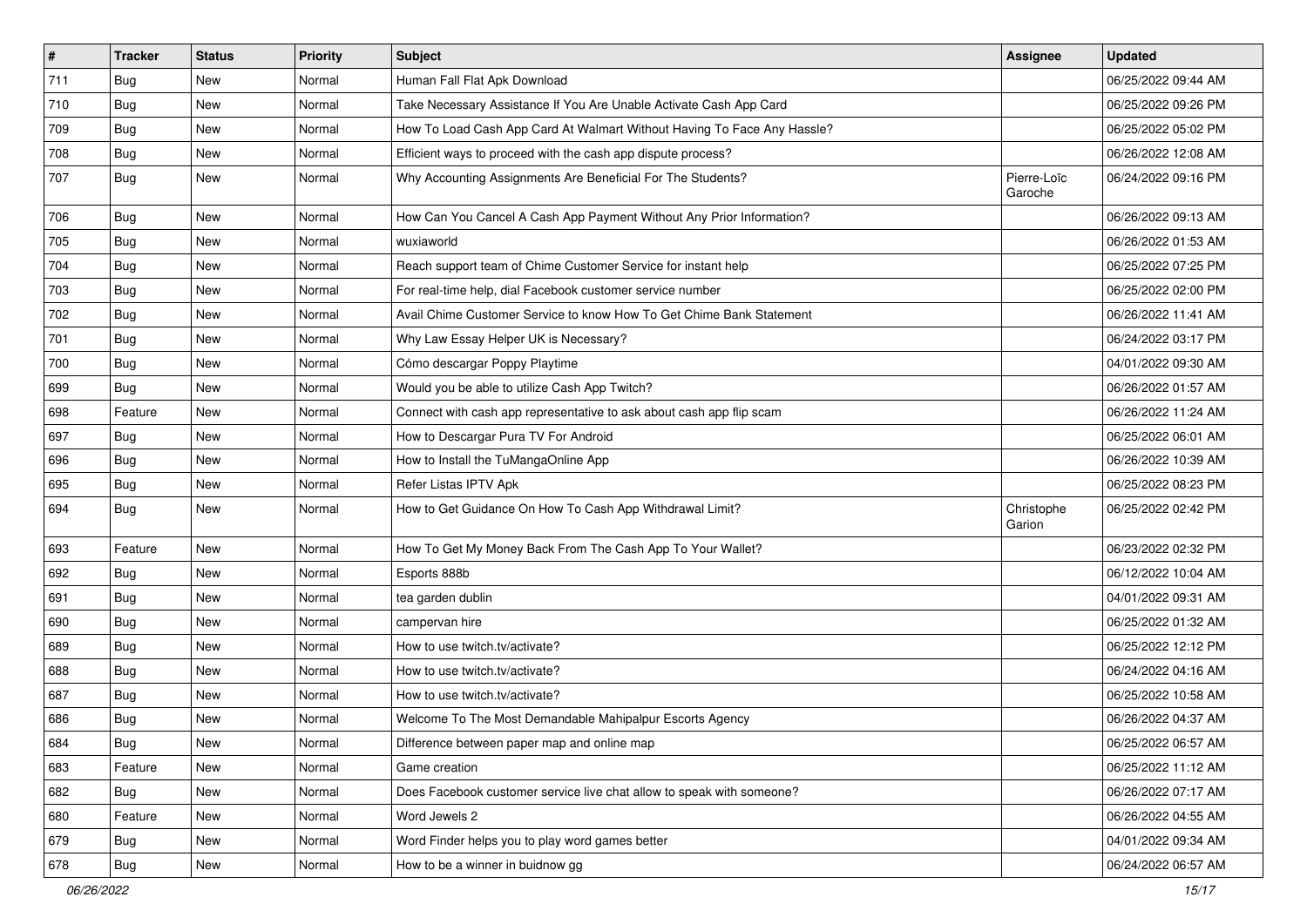| $\vert$ # | <b>Tracker</b> | <b>Status</b> | <b>Priority</b> | <b>Subject</b>                                                        | Assignee               | <b>Updated</b>      |
|-----------|----------------|---------------|-----------------|-----------------------------------------------------------------------|------------------------|---------------------|
| 677       | Bug            | New           | Normal          | Logo Design Services Near Me                                          |                        | 06/26/2022 02:32 AM |
| 676       | Bug            | <b>New</b>    | Normal          | Does Facebook customer service live chat allow to speak with someone? |                        | 04/01/2022 09:39 AM |
| 675       | Bug            | New           | Normal          | What Are Smart Tactics To Fix Cash App Transfer Failed Hurdles?       |                        | 06/16/2022 04:37 AM |
| 674       | Bug            | <b>New</b>    | Normal          | The best game in 2021                                                 | Pierre-Loïc<br>Garoche | 06/24/2022 10:05 PM |
| 673       | Bug            | <b>New</b>    | Normal          | Learn the basics of pixel art - Clear grid                            |                        | 06/25/2022 11:24 PM |
| 672       | Bug            | <b>New</b>    | Normal          | The easiest way to delete ringtones on iPhone                         |                        | 06/25/2022 10:02 AM |
| 671       | Bug            | <b>New</b>    | Normal          | Hot games                                                             | Pierre-Loïc<br>Garoche | 06/26/2022 12:40 AM |
| 670       | Bug            | <b>New</b>    | Normal          | JTWhatsApp Apk - The New and Improved WhatsApp                        |                        | 06/17/2022 04:36 PM |
| 669       | Feature        | New           | Normal          | Nursing Assignment Help                                               |                        | 06/25/2022 12:41 PM |
| 668       | Bug            | <b>New</b>    | Normal          | Get to know Cash App Refund Process here                              |                        | 06/25/2022 08:53 PM |
| 667       | Bug            | <b>New</b>    | Normal          | What Is a Ringtone?                                                   |                        | 06/25/2022 02:04 PM |
| 666       | Bug            | <b>New</b>    | Normal          | 470+ pages à colorier de Noël                                         |                        | 06/25/2022 11:44 PM |
| 665       | Feature        | <b>New</b>    | Normal          | Look for a dedicated help with finance assignment                     |                        | 06/26/2022 05:42 AM |
| 664       | Bug            | <b>New</b>    | Normal          | Tea TV Apk Download - The Best Way to Watch Movies Offline            |                        | 06/24/2022 08:01 PM |
| 663       | Bug            | <b>New</b>    | Normal          | Know how the Cash app twitches words in a detailed way.               | Pierre-Loïc<br>Garoche | 05/22/2022 05:44 PM |
| 662       | Bug            | New           | Normal          | Oreo TV Download - The Easiest Way to Watch Live TV                   |                        | 06/26/2022 10:14 AM |
| 661       | <b>Bug</b>     | <b>New</b>    | Normal          | Turbo VPN MOD APK Download                                            |                        | 06/24/2022 08:51 AM |
| 660       | Bug            | <b>New</b>    | Normal          | Anchovies Nutrition Facts And Health Benefits                         |                        | 04/01/2022 09:40 AM |
| 659       | Bug            | <b>New</b>    | Normal          | Olive Oil Properties And Health Benefits                              |                        | 06/26/2022 12:59 AM |
| 658       | Bug            | <b>New</b>    | Normal          | Watermelon Nutrition Facts And Health Benefits                        |                        | 06/26/2022 08:33 AM |
| 657       | Bug            | New           | Normal          | Coconut Nutrition Facts And Health Benefits                           |                        | 06/26/2022 06:45 AM |
| 656       | Bug            | <b>New</b>    | Normal          | Kiwi Nutrition Facts And Health Benefits                              |                        | 06/23/2022 05:18 PM |
| 655       | Bug            | <b>New</b>    | Normal          | <b>Eggplant Health Benefits</b>                                       |                        | 06/24/2022 05:17 AM |
| 654       | Feature        | New           | Normal          | <b>Peach Health Benefits</b>                                          |                        | 06/23/2022 05:34 AM |
| 653       | Bug            | <b>New</b>    | Normal          | Jujube (Jinjoles): Properties And Health Benefits                     |                        | 06/25/2022 03:18 PM |
| 652       | Bug            | New           | Normal          | Sesame Health Benefits                                                |                        | 06/26/2022 09:38 AM |
| 651       | Bug            | New           | Normal          | Salmon Health Benefits                                                |                        | 06/25/2022 07:05 AM |
| 650       | Bug            | New           | Normal          | <b>Cherries Health Benefits</b>                                       |                        | 06/26/2022 12:57 AM |
| 649       | Feature        | New           | Normal          | Pear Health Benefits                                                  |                        | 06/25/2022 10:14 PM |
| 648       | Feature        | New           | Normal          | <b>Plum Health Benefits</b>                                           |                        | 06/26/2022 12:08 AM |
| 647       | Feature        | New           | Normal          | <b>Cranberry Health Benefits</b>                                      |                        | 06/25/2022 09:21 PM |